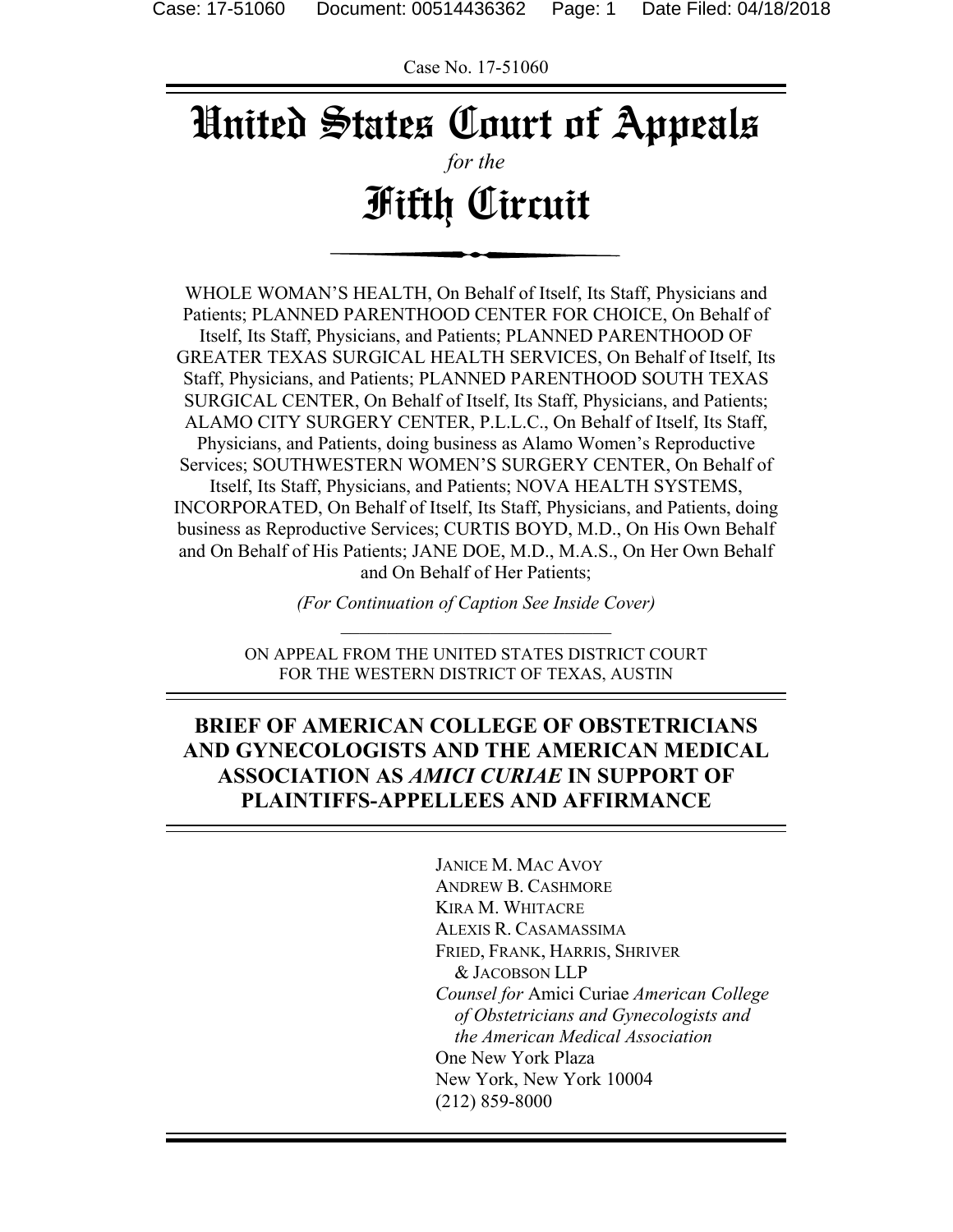BHAVIK KUMAR, M.D., M.P.H., On His Own Behalf and On Behalf of His Patients; ALAN BRAID, M.D., On His Own Behalf and On Behalf of His Patients; ROBIN WALLACE, M.D., M.A.S., On Her Own Behalf and On Behalf of Her Patients*,* 

*Plaintiffs-Appellees,* 

 $-V. -$ 

KEN PAXTON, Attorney General of Texas, In His Official Capacity; FAITH JOHNSON, District Attorney for Dallas County, In Her Official Capacity; SHAREN WILSON, Criminal District Attorney for Tarrant County, In Her Official Capacity; ABELINO REYNA, Criminal District Attorney for McLennan County, In His Official Capacity,

*Defendants-Appellants.*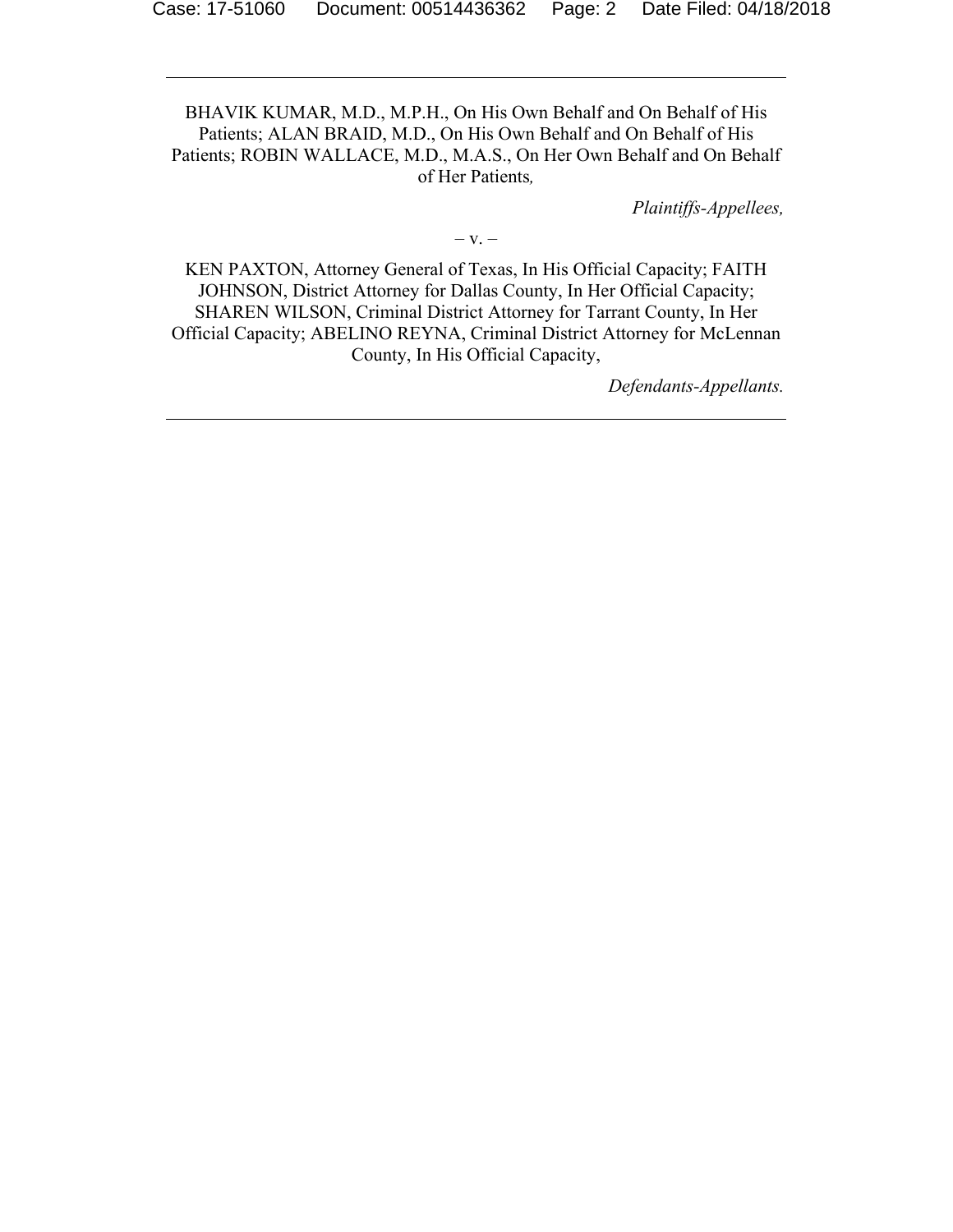## **CERTIFICATE OF INTERESTED PERSONS**

The undersigned counsel of record certifies that—in addition to the persons and entities listed in the appellees' Certificate of Interested Persons—the following listed persons and entities as described in the fourth sentence of Rule 28.2.1 have an interest in the outcome of this case. These representations are made in order that the judges of this Court may evaluate possible disqualification or recusal.

## *Plaintiffs-Appellees*

Whole Woman's Health Planned Parenthood Center for Choice Planned Parenthood South Texas Surgical Center Alamo City Surgery Center, P.L.L.C. Southwestern Women's Surgery Center Nova Health Systems, Inc. Curtis Boyd, M.D. Robin Wallace, M.D., M.A.S. Bhavik Kumar, M.D., M.P.H. Alan Braid, M.D.

#### *Attorneys for Plaintiffs-Appellees*

Amber D. Shubin Autumn Katz Caroline Sacredote Christine Parker David P. Brown Genevieve Scott Hillary Schneller J. Alexander Lawrence Janet Crepps Jennifer Keighley Jenny Ma Jessica Sklarsky Julie Rikelman Madeline Gomez Melissa Cohen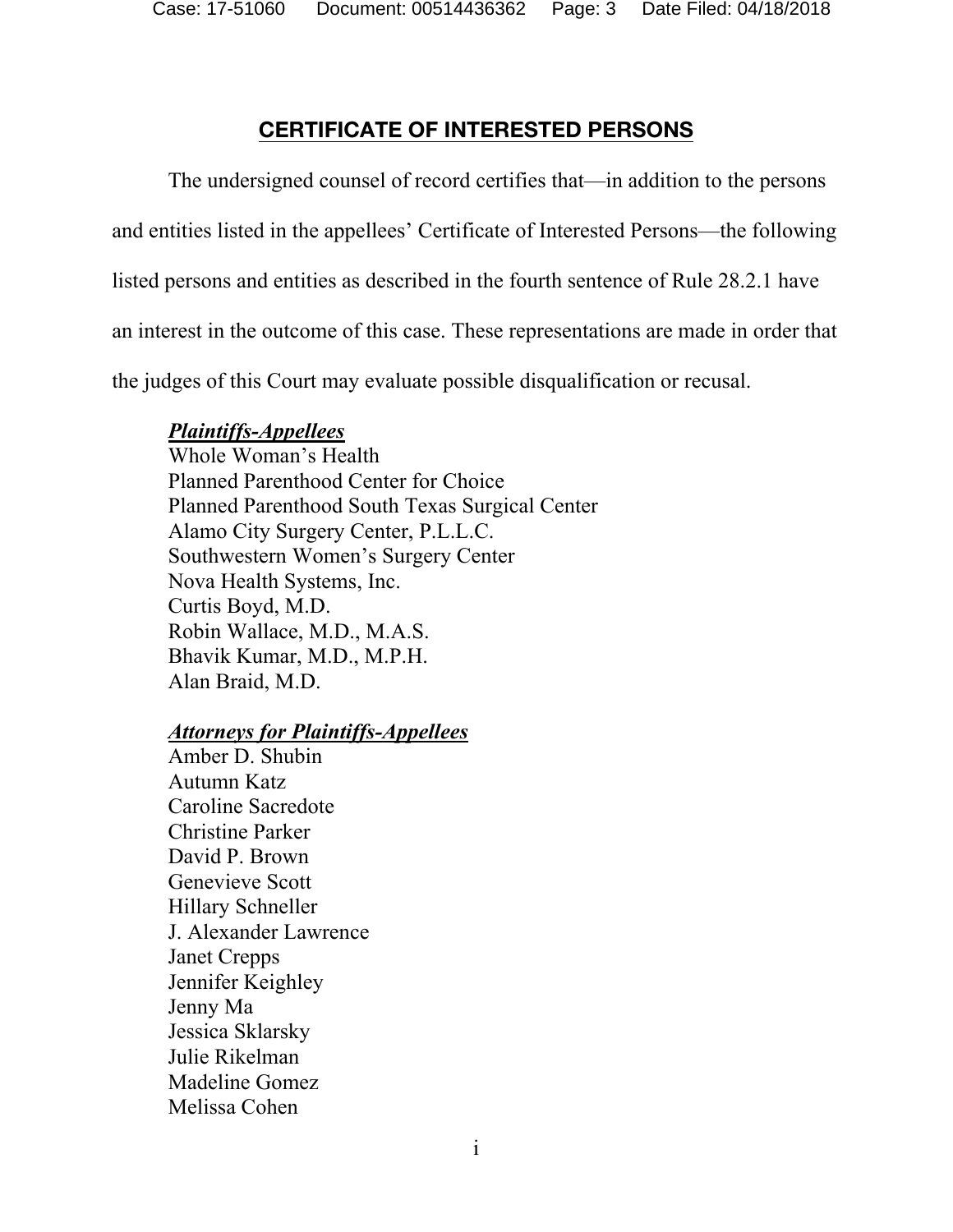Molly Duane Patrick J. O'Connell Rabia Muqaddam Zoe Levine

#### *Defendants-Appellants*

Ken Paxton, in his official capacity as Attorney General of Texas Margaret Moore, District Attorney for Travis County, in her official capacity Nicholas LaHood. Criminal District Attorney for Bexar County, in his official capacity Jamie Esparza, District Attorney for El Paso County, in his official capacity Faith Johnson, in her official capacity as District Attorney for Dallas County Sharen Wilson, in her official capacity a Criminal District Attorney for Tarrant County Ricardo Rodriguez, Jr., Criminal District Attorney for Hidalgo County, in his official capacity Abelino Reyna, in his official capacity as Criminal District Attorney for McLennan County Kim Ogg, Criminal District Attorney for Harris County, in her official capacity

#### *Attorneys for Defendants-Appellants*

Adam A. Biggs Andrew B. Stephens Angela V. Colmenero Benjamin S. Walton Beth Klusmann Brantley D. Starr Christopher D. Hilton Darren McCarty Emily L. Ardolino Heather Gebelin Hacker James E. Davis Jeffrey C. Mateer Josephine L. Ramirez John S. Langley Laurie R. Eiserloh Ken Paxton Scott A. Keller Summer R. Lee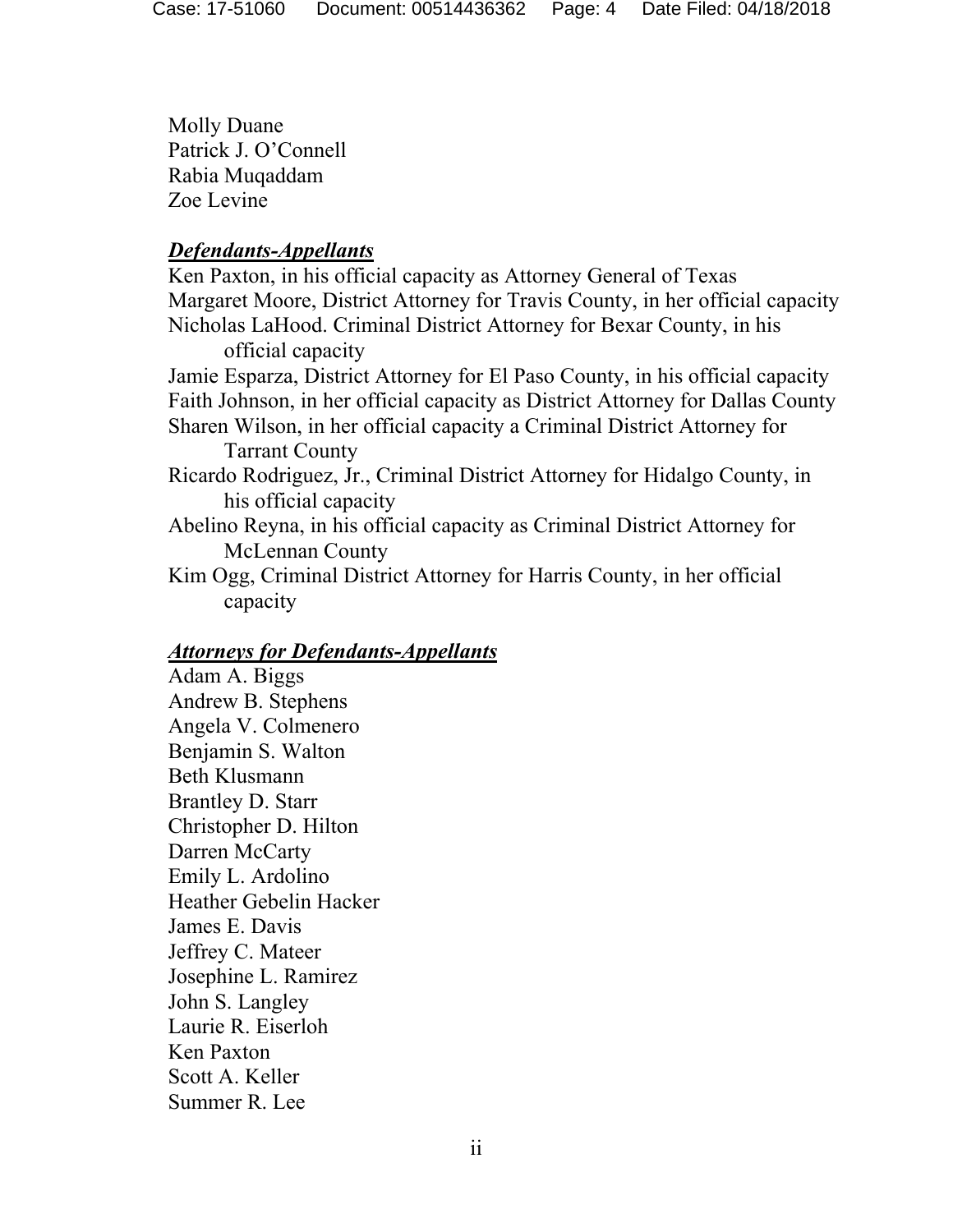#### *Amici Curiae*

 American College of Obstetricians and Gynecologists American Medical Association *Attorneys for Amici Curiae*  Janice M. Mac Avoy

> Andrew B. Cashmore Kira M. Whitacre Alexis R. Casamassima

#### *Amici Curiae*

Eagle Forum Education and Legal Defense Fund *Attorney for Amici Curiae*  Lawrence J. Joseph

#### *Amici Curiae*

Conservative Legal Defense and Education Fund, Eleanor McCullen, Pro-Life Legal Defense Fund, Transforming Word Ministries, Pass the Sale Ministries, and Restoring Liberty Action Committee

 *Attorney for Amici Curiae*  Herbert W. Titus

#### *Amici Curiae*

Attorneys General of the States of Louisiana, Alabama, Arizona, Arkansas, Florida, Georgia, Idaho, Indiana, Kansas, Michigan, Missouri, Montana, Nebraska, Nevada, North Dakota, Ohio, Oklahoma, South Carolina, South Dakota, Utah, West Virginia, and Wisconsin; Governor Phil Bryant of the State of Mississippi, Maine through Governor Paul Lepage, and the Commonwealth of Kentucky, by and through Governor Matthew Bevin *Attorneys for Amici Curiae* 

Jeff Landry Elizabeth B. Murrill

Respectfully submitted,

FRIED, FRANK, HARRIS, SHRIVER & JACOBSON LLP

/s/ Janice M. Mac Avoy Janice M. Mac Avoy Attorney for *Amici Curiae*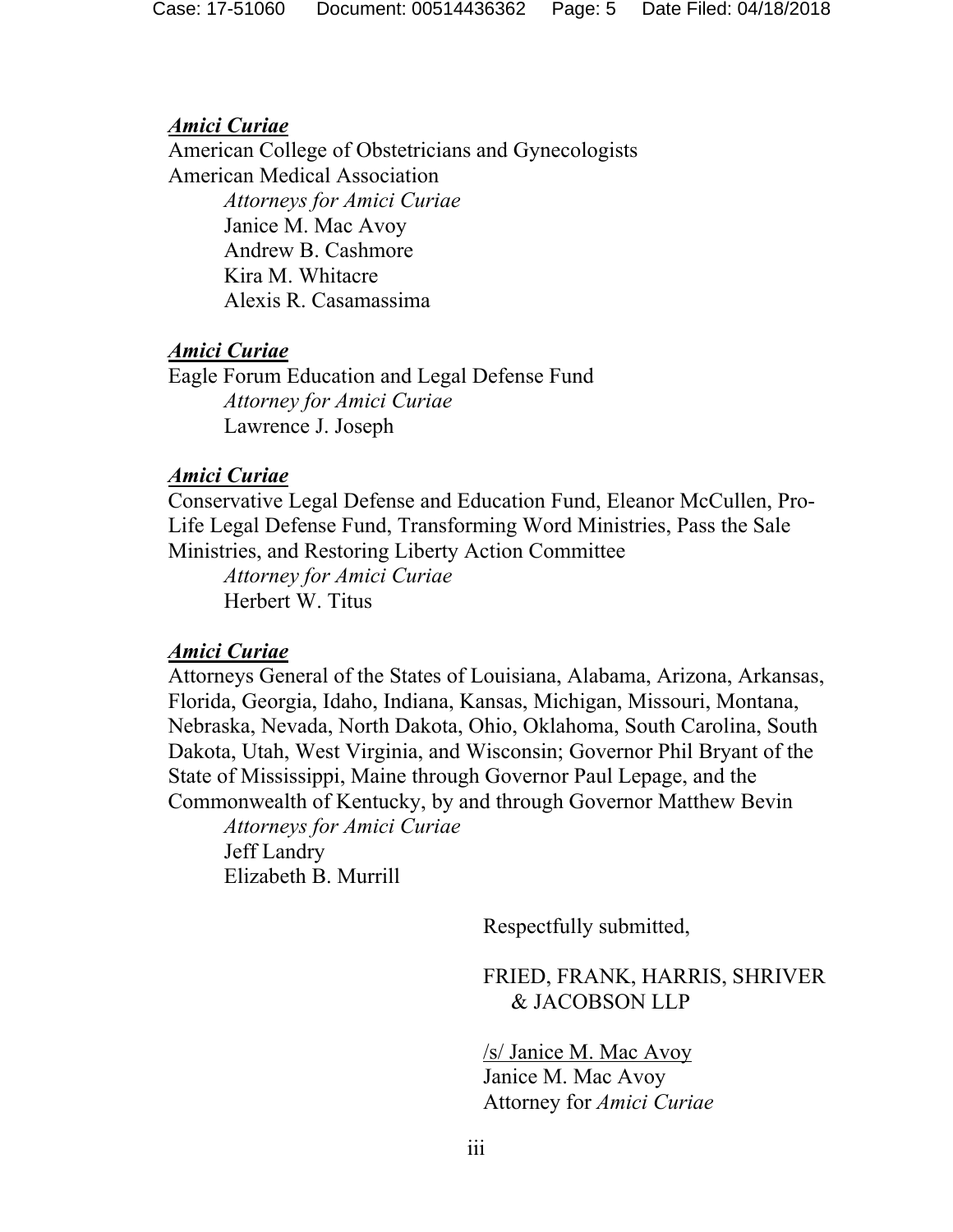## **TABLE OF CONTENTS**

| I.   |                                                            | The D&E Ban Criminalizes the Safest and Most Common Method of<br>Second-Trimester Abortion in Texas After Approximately 15 Weeks |  |  |
|------|------------------------------------------------------------|----------------------------------------------------------------------------------------------------------------------------------|--|--|
|      | A.                                                         | D&E Is the Safest and Most Common Method of Second-<br>Trimester Abortion in Texas After Approximately 15 Weeks of               |  |  |
|      | <b>B.</b>                                                  | It Is Medically Inappropriate to Require Physicians to Attempt                                                                   |  |  |
|      |                                                            | 1.                                                                                                                               |  |  |
|      |                                                            | 2.                                                                                                                               |  |  |
|      |                                                            | 3.                                                                                                                               |  |  |
| II.  |                                                            | Scientific Evidence Establishes that a Fetus Cannot Experience Pain                                                              |  |  |
|      | A.                                                         | The Human Fetus Does Not Have the Capacity to Experience<br>Pain During the Period in which Abortions Are Legal in Texas 16      |  |  |
|      | <b>B.</b>                                                  | The State Failed to Cite Any Credible Scientific Evidence of                                                                     |  |  |
| III. | The D&E Ban Places Physicians in an Ethically Compromising |                                                                                                                                  |  |  |
|      | A.                                                         |                                                                                                                                  |  |  |
|      | B.                                                         | The D&E Ban Will Limit Women's Access to D&E In Texas 23                                                                         |  |  |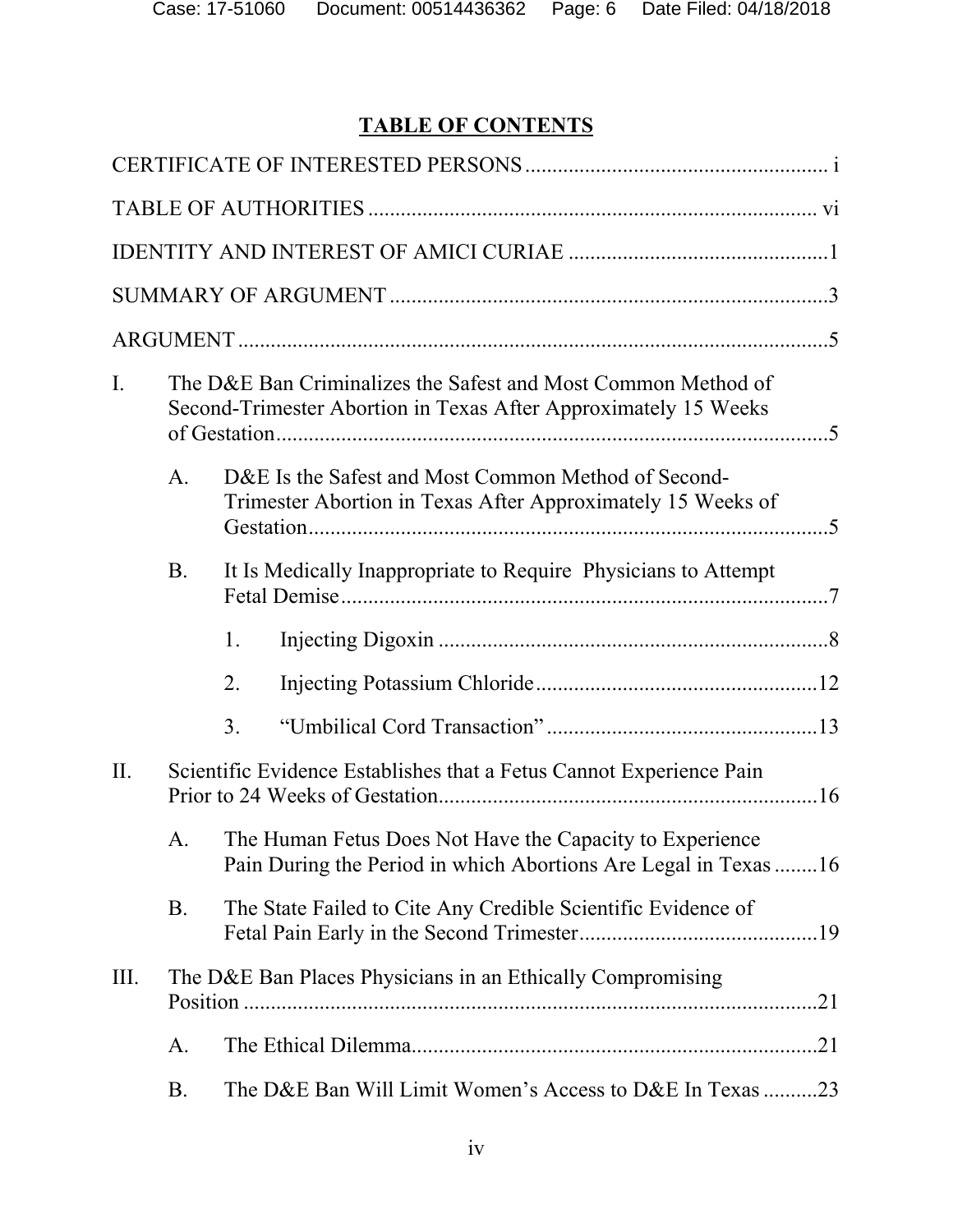| C. The D&E Ban Improperly Intrudes Into the Patient-Physician |  |
|---------------------------------------------------------------|--|
|                                                               |  |
|                                                               |  |
|                                                               |  |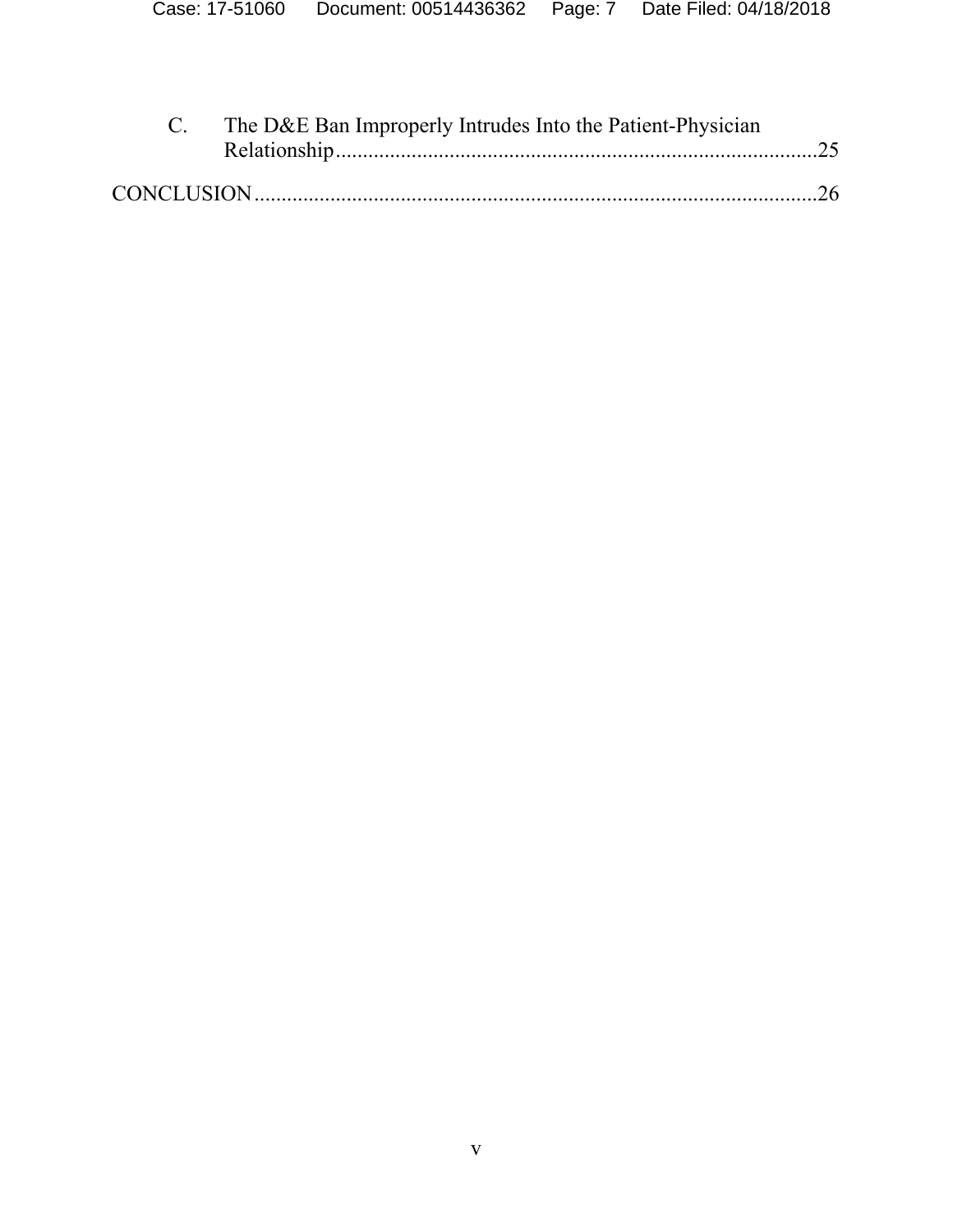## **TABLE OF AUTHORITIES**

| <b>Cases</b>                                                                                                                                                                                                                             | Page(s) |
|------------------------------------------------------------------------------------------------------------------------------------------------------------------------------------------------------------------------------------------|---------|
| Hodgson v. Minn.,                                                                                                                                                                                                                        |         |
| Planned Parenthood Ariz., Inc. v. Humble,                                                                                                                                                                                                |         |
| Planned Parenthood Fed'n v. Ashcroft,<br>320 F. Supp. 2d 957 (N.D. Cal. 2004), rev'd on other grounds by                                                                                                                                 |         |
| Planned Parenthood v. Casey,                                                                                                                                                                                                             |         |
| Stuart v. Camnitz,                                                                                                                                                                                                                       |         |
| Whole Woman's Health v. Hellerstedt,                                                                                                                                                                                                     |         |
| <b>Statutes</b>                                                                                                                                                                                                                          |         |
| TEX. HEALTH & SAFETY CODE ANN. §§ 171.011 (Lexis 2017)11                                                                                                                                                                                 |         |
| TEX. HEALTH & SAFETY CODE ANN. §§ 171.012 (Lexis 2017)11                                                                                                                                                                                 |         |
|                                                                                                                                                                                                                                          |         |
| TEXAS HEALTH & SAFETY CODE ANN. § 171.152 (Lexis 2017)3                                                                                                                                                                                  |         |
| <b>Other Authorities</b>                                                                                                                                                                                                                 |         |
| ACOG, Code of Professional Ethics of the American College of<br>Obstetricians and Gynecologists, (2011), https://www.acog.org/-<br>/media/Departments/National-Officer-Nominations-<br>Process/ACOGcode.pdf?dmc=1&ts=20180104T2059488380 | .21     |
| ACOG, College Statement of Policy, Abortion Policy (Jan. 1993, re-                                                                                                                                                                       |         |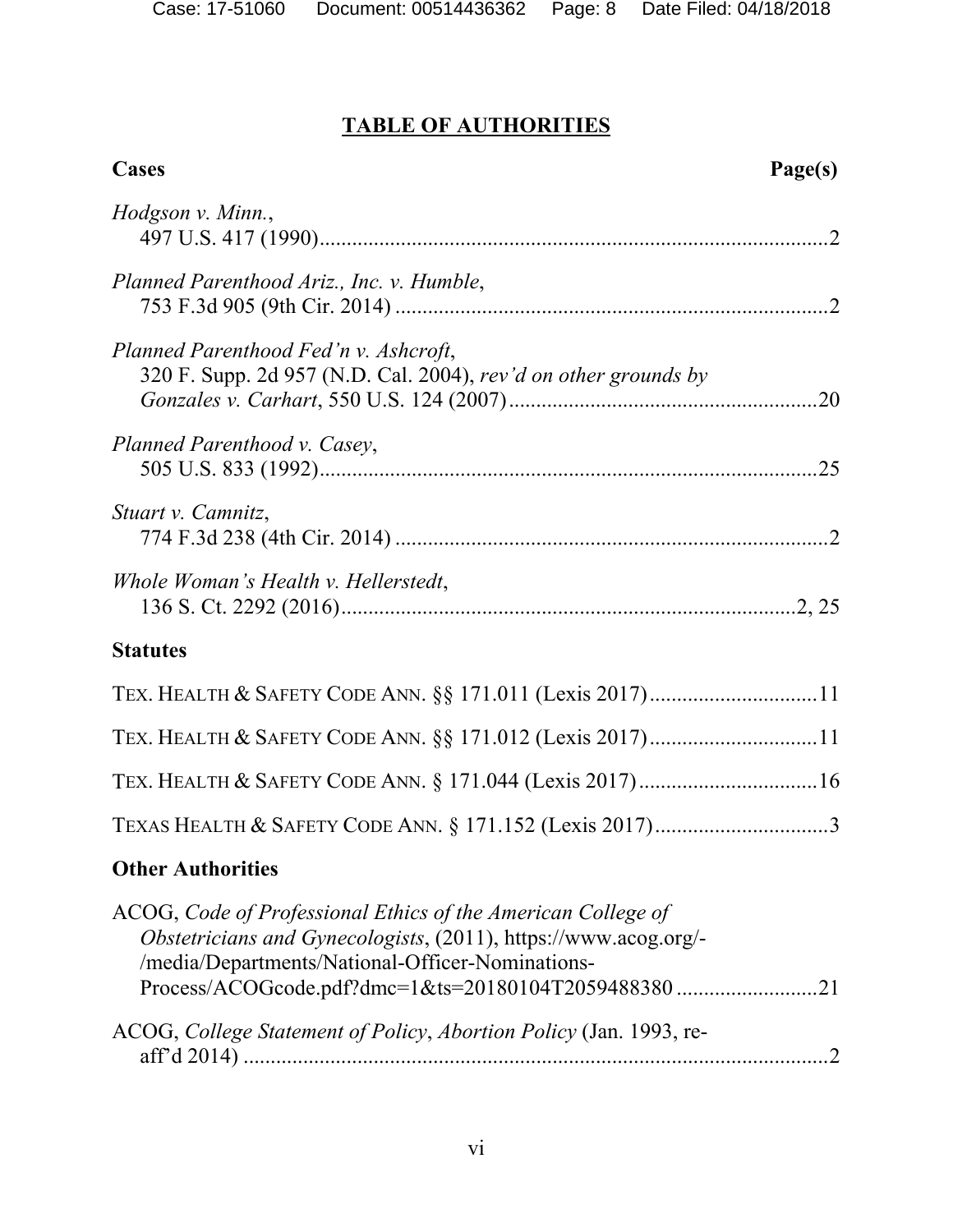| ACOG, Committee Opinion No. 700, Methods for Estimating the Due                                                                       |     |
|---------------------------------------------------------------------------------------------------------------------------------------|-----|
| ACOG, Committee Opinion No. 390, Ethical Decision Making in                                                                           |     |
| ACOG, Committee Opinion No. 613, Increasing Access to Abortion,                                                                       | .23 |
| ACOG, Frequently Asked Questions Special Procedures (May 2015),                                                                       |     |
| ACOG, Practice Bulletin No. 135, Second Trimester Abortion,                                                                           |     |
| ACOG, Statement of Policy, Global Women's Health and Rights (July<br>2012, re-aff'd), http://www.acog.org/-/media/Statements-of-      | .20 |
| ACOG, Statement of Policy, Legislative Interference with Patient<br>Care, Medical Decisions, and the Patient-Physician Relationship   | 24  |
| ACOG, Wisconsin Section, 20-Week Abortion Ban Legislation,<br>https://images.magnetmail.net/images/clients/ACOG/attach/WI Iss         |     |
| American Medical Association, Principles of Medical Ethics,<br>Chapter 1: Opinions on Patient-Physician Relationships,                | 21  |
| American Medical Association, <i>Principles of Medical Ethics</i> , (June                                                             |     |
| A.M. Autry et al., A Comparison of Medical Induction and Dilation<br>and Evacuation for Second-Trimester Abortion, 187 Am. J.         |     |
| C. Barbieri et. al, Sonographic Measurement of the Umbilical Cord<br>Area and the Diameters of its Vessels During Pregnancy, 32(3) J. |     |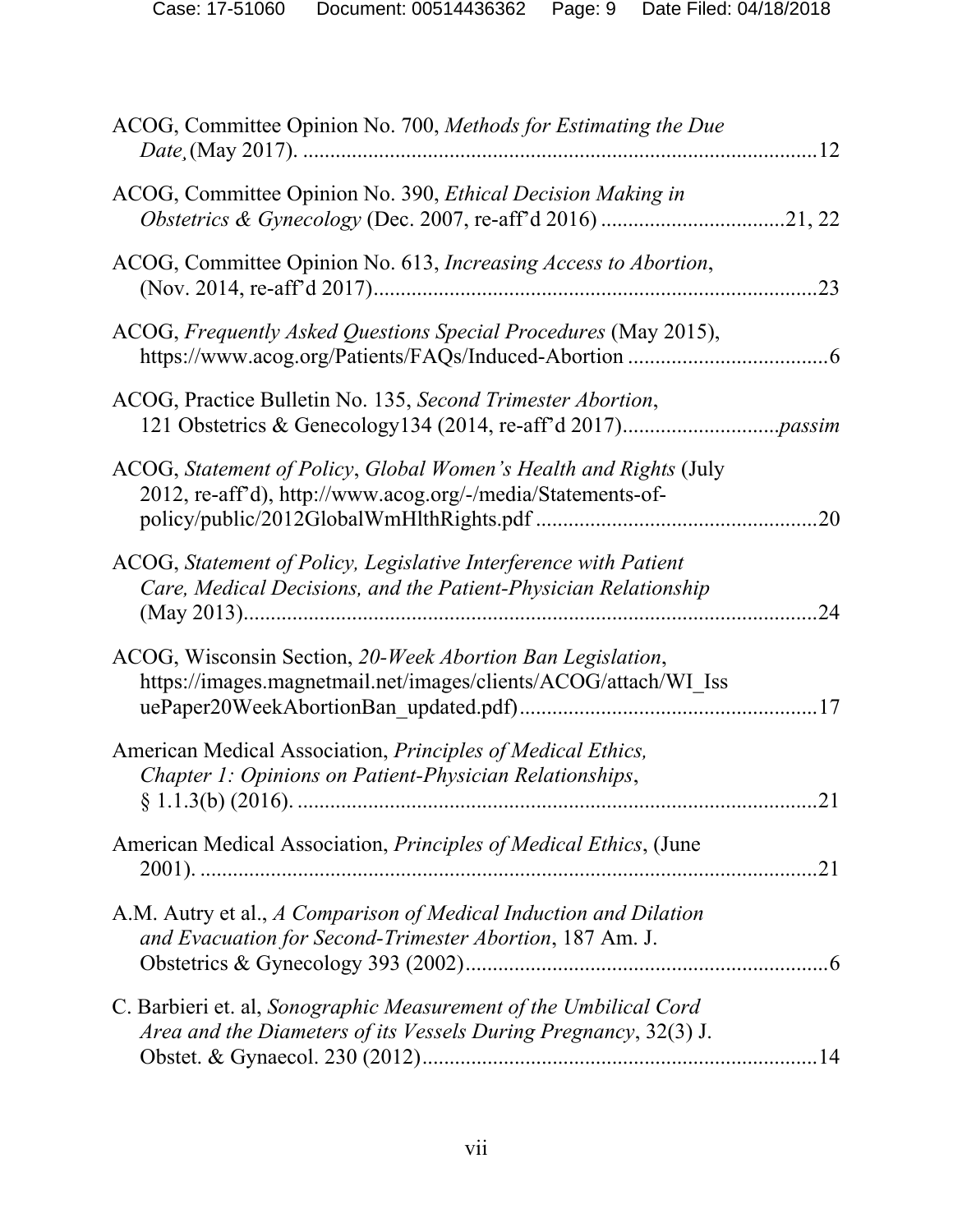| Bellieni & Buonocore, Is Fetal Pain A Real Evidence?,                                                                                     |
|-------------------------------------------------------------------------------------------------------------------------------------------|
| Brief of the Appellants, Whole Woman's Health, et al., v. Paxton,                                                                         |
| Brief for the Attorneys General of the States of Louisiana, et al. as<br>Amici Curiae Supporting Appellants, Whole Woman's Health, et     |
| Gillian Dean et al., Safety of Digoxin for Fetal Demise Before Second-<br>Trimester Abortion by Dilation and Evacuation, 85 Contraception |
| Stuart W.G. Derbyshire, Can Fetuses Feel Pain?, 332 BMJ 909                                                                               |
| Stuart W.G. Derbyshire, Feotal Pain?, 24(5) Best Practice &                                                                               |
| Lorenzo Fabrizi, A Shift in Sensory Processing that Enables the<br>Developing Human Brain to Discriminate Touch from Pain,                |
| Aileen M. Gariepy et al., Transvaginal Administration of<br>Intraamnitoic Digoxin Prior to Dilation and Evacuation,<br>.9                 |
| David A. Grimes et al., Feticidal Digoxin Injection Before Dilation<br>and Evacuation Abortion Evidence and Ethics, 85 Contraception      |
| Susan J. Lee et al., Fetal Pain: A Systematic Multidisciplinary Review                                                                    |
| Expert Report of Colleen Ann Malloy, M.D. (Sept. 20, 2017) 19                                                                             |
| KEITH L. MOORE, ET AL., THE DEVELOPING HUMAN CLINICALLY                                                                                   |
| National Academies of Sciences, Engineering, and Medicine, The<br>Safety and Quality of Abortion Care in the United States, at 2-18,      |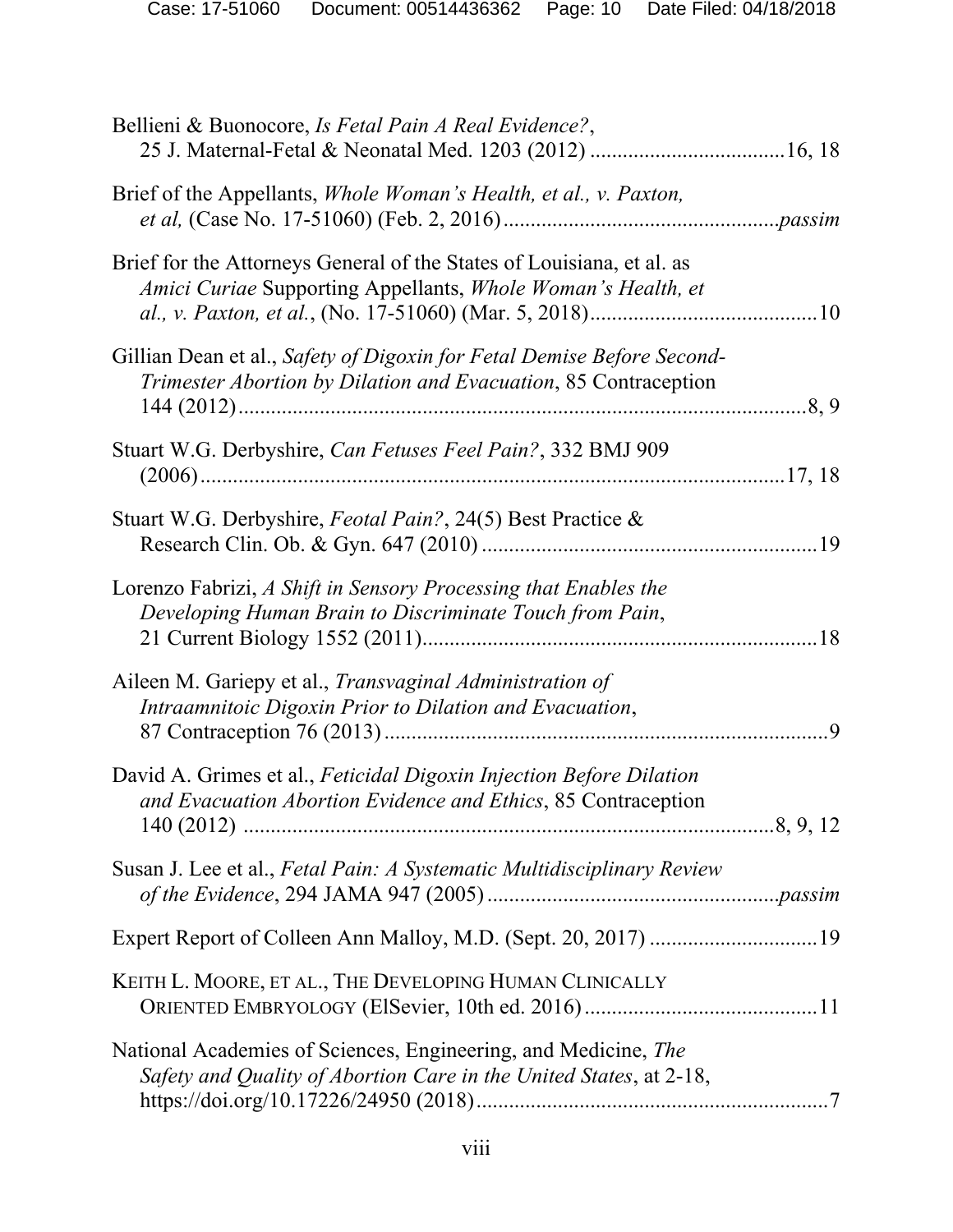| MAUREEN PAUL ET AL., MANAGEMENT OF UNINTENDED AND                                                                                                                                                                                                                                             |
|-----------------------------------------------------------------------------------------------------------------------------------------------------------------------------------------------------------------------------------------------------------------------------------------------|
|                                                                                                                                                                                                                                                                                               |
| Danielle Roncari et al., <i>Inflammation or Injection at the Time of</i>                                                                                                                                                                                                                      |
| Royal College of Obstetricians and Gynecologists, Fetal Awareness:<br>Review of Research and Recommendations for Practice                                                                                                                                                                     |
| Society of Family Planning, <i>Induction of Fetal Demise Before</i>                                                                                                                                                                                                                           |
| Texas Department of State Health Services, Table 33, Induced<br>Terminations of Pregnany by Complications, 2015,<br>https://www.dshs.texas.gov/chs/vstat/vs15/t33.aspx (last updated                                                                                                          |
| Texas Department of State Health Services, Table 36, Induced<br>Terminations of Pregnancy by Procedure and Post-Fertilization<br>Age, 2015, https://www.dshs.texas.gov/chs/vstat/vs15/t36.aspx                                                                                                |
| Texas Policy Evaluation Project, Texas Women's Experiences<br>Attempting Self-Induced Abortion in the Face of Dwindling<br><i>Options</i> , (Nov. 2015)<br>https://ibisreproductivehealth.org/sites/default/files/files/publicatio<br>ns/TxPEP Texas%20womens%20experiences%20self%20inductio |
| Kristina Tocce et al., Umbilical Cord Transection to Induce Fetal<br>Demise Prior to Second-Trimester D&E Abortion,                                                                                                                                                                           |
| Ushma D. Upadhyay et al., <i>Incidence of Emergency Department Visits</i><br>and Complications After Abortion, 125(1) Obstetrics &                                                                                                                                                            |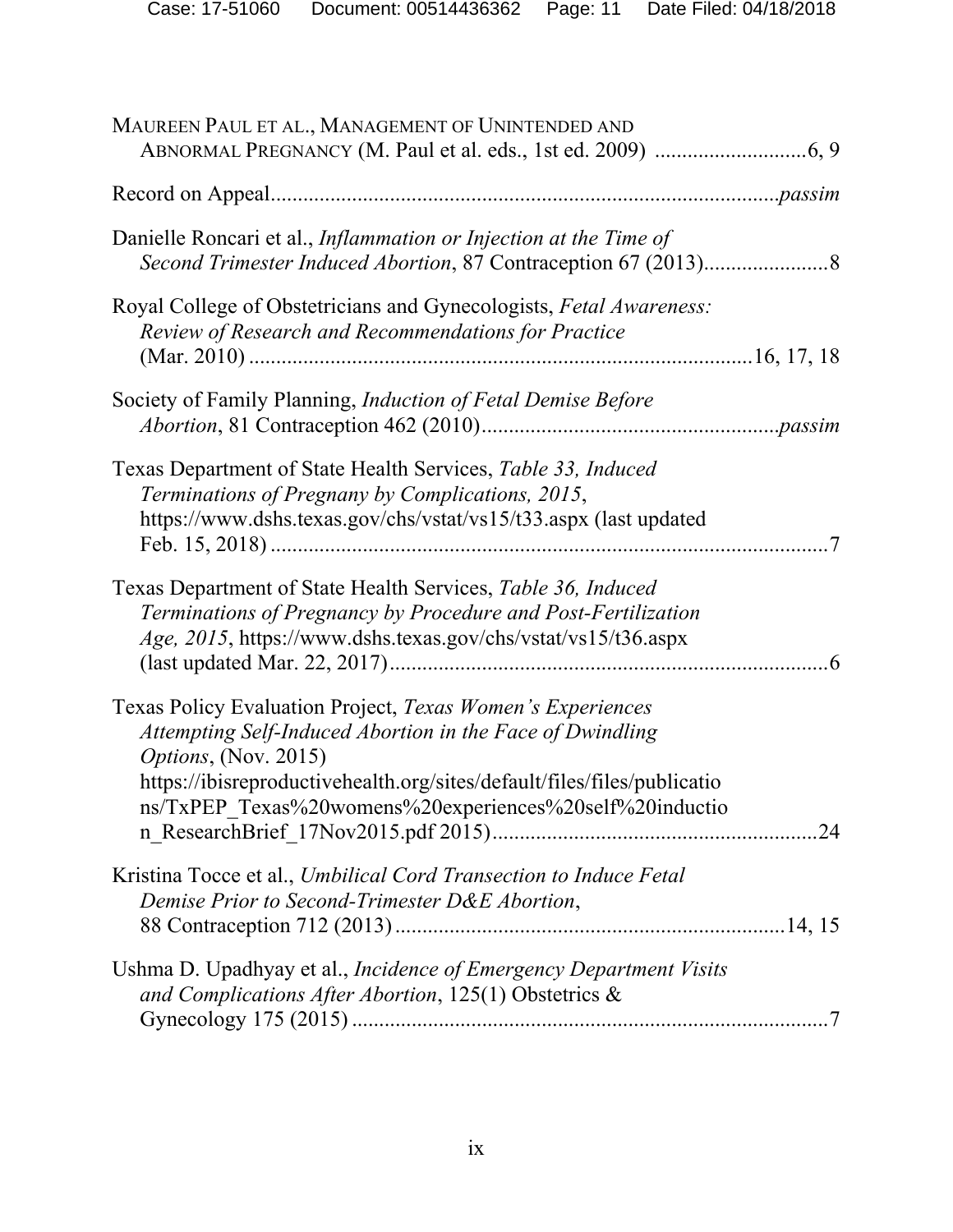Case: 17-51060 Document: 00514436362 Page: 12 Date Filed: 04/18/2018

#### **IDENTITY AND INTEREST OF** *AMICI CURIAE*

 The American College of Obstetricians and Gynecologists ("ACOG") and the American Medical Association (the "AMA") submit this brief *amici curiae* in support of the Plaintiffs-Appellees. $<sup>1</sup>$ </sup>

ACOG is a national non-profit educational and professional organization that works to promote the advancement of women's health through continuing medical education, practice, research, and advocacy. With more than 58,000 members, including 3,092 obstetrician-gynecologists in Texas, ACOG is the leading organization of women's health care providers.

ACOG is dedicated to continuously improving all aspects of healthcare for women, establishing and maintaining the highest possible standards for education and clinical practice, promoting high ethical standards, publishing evidence-based practice guidelines, encouraging contributions to medical and scientific literature, and increasing awareness among its members and the public about the changing issues facing women's healthcare. ACOG's work has often been cited by federal

<sup>&</sup>lt;sup>1</sup> Pursuant to Federal Rule of Appellate Procedure 29, undersigned counsel for ACOG and the AMA certify that: no party's counsel authored this *amici* brief in whole or in part; no party or party's counsel contributed money that was intended to fund preparing or submitting this *amici* brief; and no person or entity, other than ACOG or the AMA, their members, or their counsel, contributed money intended to fund the preparation of submission of this *amici* brief. All parties have consented to ACOG and the AMA filing this *amici* brief in this litigation.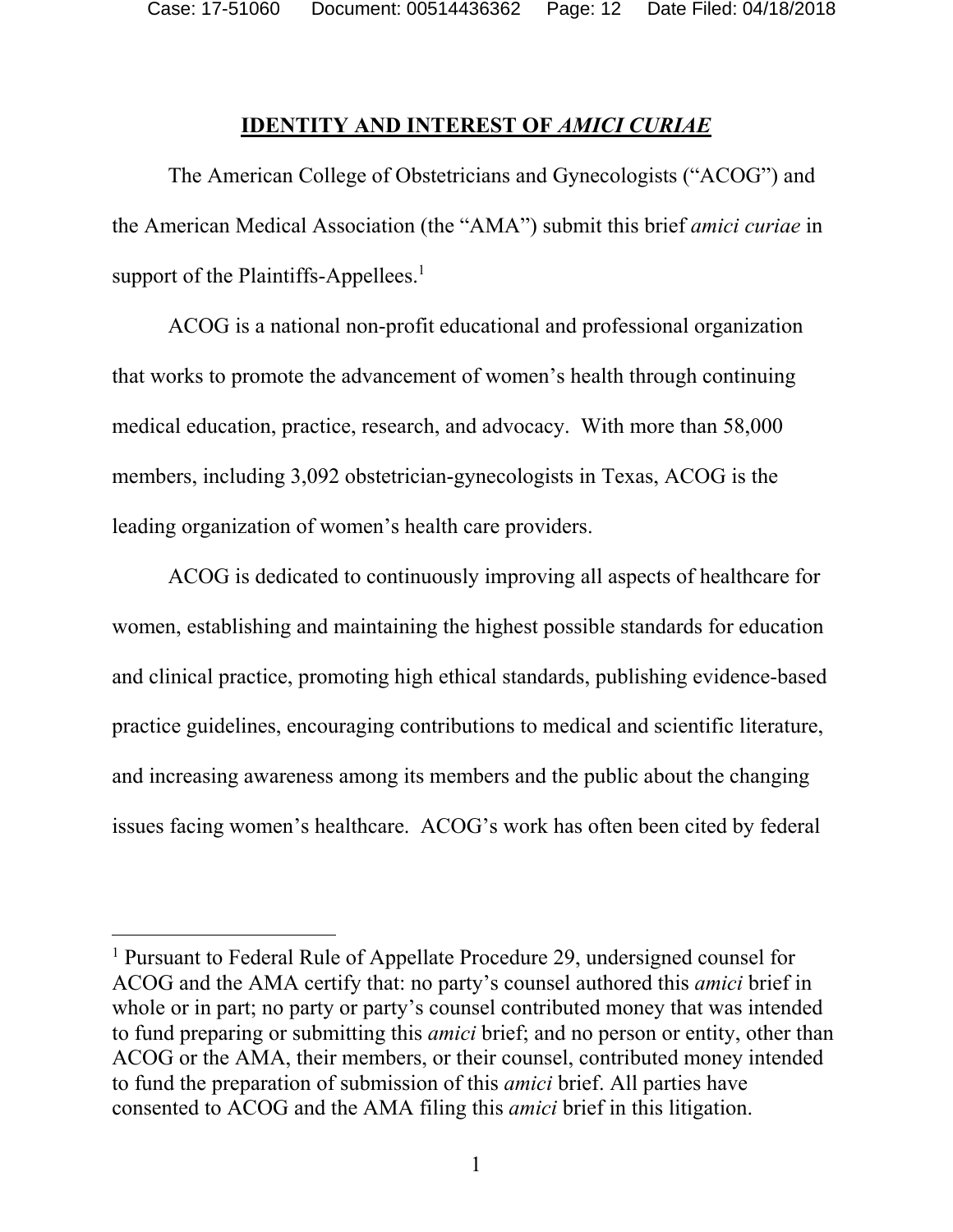courts, including the Supreme Court of the United States, as authoritative medical data.<sup>2</sup>

ACOG continues to affirm the legal right of a woman to obtain an abortion and believes women's decisions about whether to have an abortion should be made in consultation with their health care providers and without undue interference by outside parties.<sup>3</sup> While ACOG recognizes and respects that individuals may be personally opposed to abortion, outside parties, including legislators, must not assert their own personal beliefs in a way that compromises patients' access to care.4 Therefore, it is ACOG's position that laws regulating medical care that unduly interfere with a physician's ability to act in the best interest of his or her patient should be struck down.

<sup>2</sup> *See, e.g.*, *Whole Woman's Health v. Hellerstedt*, 136 S. Ct. 2292, 2312, 2315 (2016) (citing *amici* brief submitted by ACOG, the AMA, and other medical associations in assessing disputed admitting privileges and surgical center requirements); *Hodgson v. Minn.*, 497 U.S. 417, 454 n. 38 (1990) (citing ACOG's *amicus* brief in assessing disputed parental notification requirement); *Planned Parenthood Ariz., Inc. v. Humble*, 753 F.3d 905, 916-17 (9th Cir. 2014) (citing ACOG and the AMA's *amici* brief as further support for a particular medical regimen), *cert. denied*, 135 S. Ct. 870 (2014); *Stuart v. Camnitz*, 774 F.3d 238, 251-52, 254, 255 (4th Cir. 2014) (citing ACOG and the AMA's *amici* brief in assessing how an ultrasound requirement exceeded the bounds of traditional informed consent and interfered with physicians' medical judgment), *cert. denied*, 135 S. Ct. 2838 (2015).

<sup>3</sup> ACOG, *College Statement of Policy*, *Abortion Policy*, (Jan. 1993, re-aff'd 2014) ("Like all medical matters, decisions regarding abortion should be made by patients in consultation with their health care providers and without undue interference by outside parties.").

<sup>4</sup> *See id.*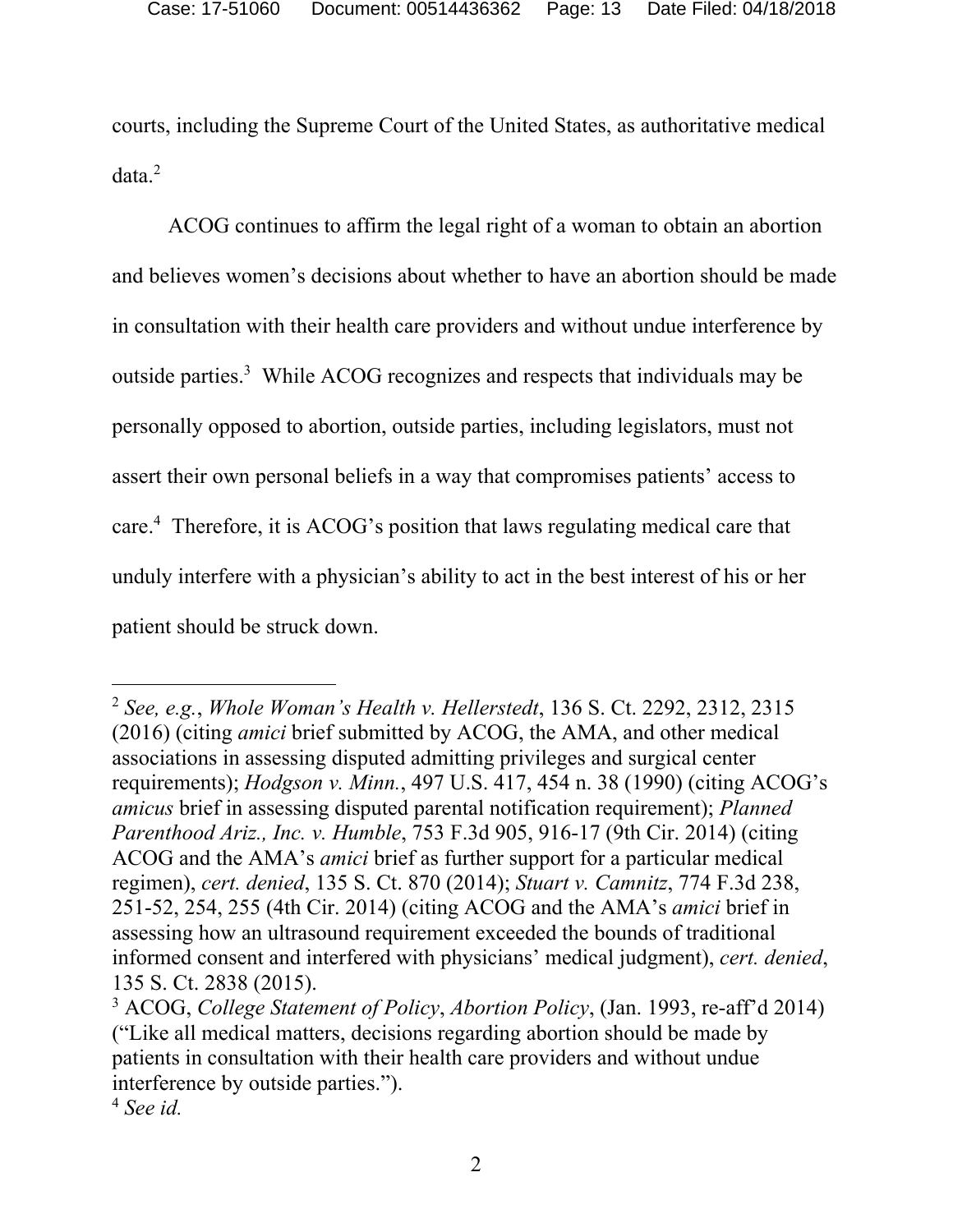The AMA is the largest professional association of physicians, residents, and medical students in the United States. The AMA's primary objectives are to promote the science and art of medicine and the betterment of public health. It works relentlessly to advance important issues that protect patients and physicians, including issues related to abortion care. The AMA's members practice in all fields of medical specialization and in every state, including Texas.

#### **SUMMARY OF ARGUMENT**

 Texas Health and Safety Code § 171.152 (the "D&E Ban") criminalizes the safest and most common method of second-trimester abortion after approximately 15 weeks of gestation—dilation and evacuation ("D&E")—in Texas. D&E accounts for a significant percentage of second-trimester abortions in Texas and is one of the most common methods of abortion provided in the state beginning early in the second trimester.

The State suggests that under the D&E Ban, physicians can still perform D&E so long as they first perform an additional procedure to attempt to cause fetal demise. But this is a false choice. There is no guarantee that any fetal demise procedure will be successful, meaning that no physician can attempt D&E without risking either being unable to complete the procedure—which puts the patient's health at risk—or being subject to criminal penalties under Texas law. If the D&E Ban goes into effect, women in Texas will have limited access to D&E.

3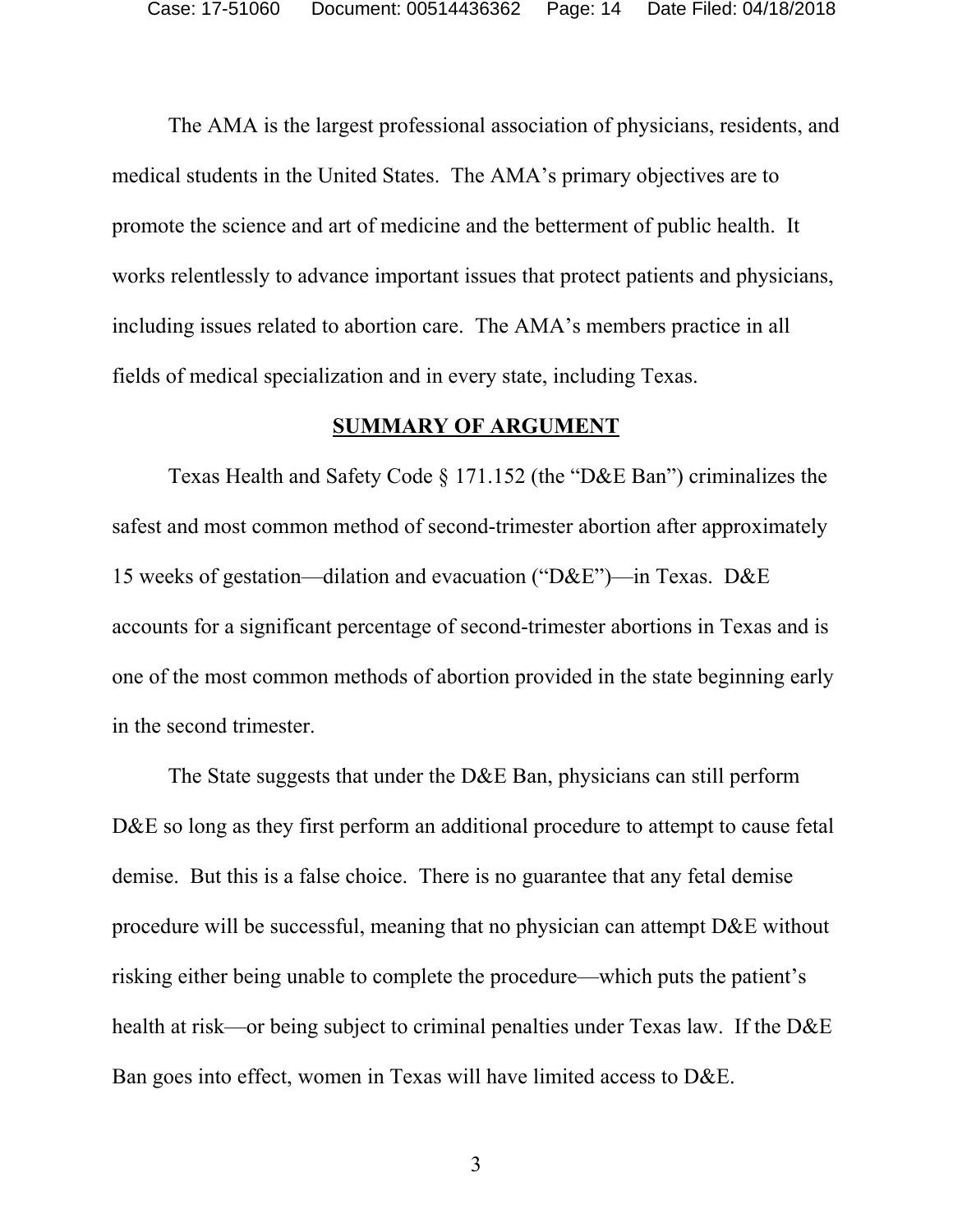The State's suggested workaround of first attempting fetal demise is medically untenable, because those procedures cannot be performed on all patients and have been inadequately studied during the time in which most second-trimester abortions occur. All of the fetal demise procedures introduce serious risks, some of which are life-threatening, to which patients would not otherwise be exposed. Indeed, *amici* are not aware of a single study that supports the State's contention that first inducing fetal demise makes D&E safer. For these and other reasons, the District Court permanently enjoined enforcement of the D&E Ban.

Contrary to the State's assertion, the D&E Ban's requirement of fetal demise before D&E is not justified by a State interest in protecting a fetus from pain. It is well-established and widely accepted within the medical community that a fetus is not capable of perceiving pain at the gestational ages for which abortion is legal in Texas. The State's arguments reflect cherry-picked excerpts from the medical literature and are at odds with the scientific community's consensus.

Finally, the D&E Ban interferes with the physician-patient relationship and places physicians in an ethically untenable position of either (i) denying access to D&E, or (ii) violating the law and risking criminal penalties. Because the D&E Ban restricts access to the safest and the most common method of second-trimester abortion in Texas after approximately 15 weeks of gestation, increases health risks for all Texas women for whom D&E is medically appropriate, does nothing to

4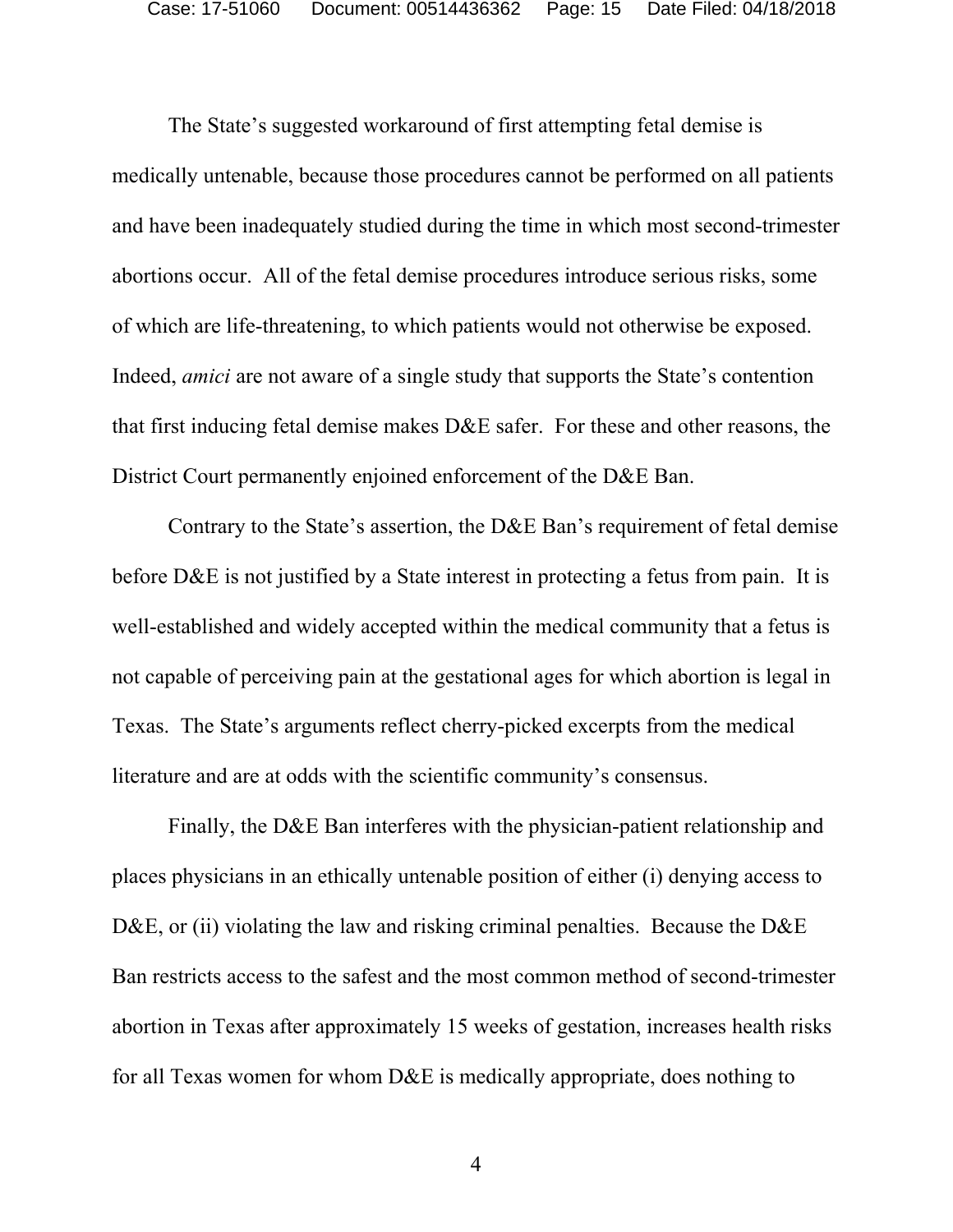protect or advance patient health, and unduly interferes with the physician-patient relationship, the Court should affirm the District Court's decision to permanently enjoin the D&E Ban.

#### **ARGUMENT**

## **I. The D&E Ban Criminalizes the Safest and Most Common Method of Second-Trimester Abortion in Texas After Approximately 15 Weeks of Gestation**

A. D&E Is the Safest and Most Common Method of Second-Trimester Abortion in Texas After Approximately 15 Weeks of Gestation

Some women, in consultation with their physicians, decide to obtain an abortion in the second trimester for various reasons. 5 Such procedures are most commonly performed through the D&E method. In performing D&E, a physician dilates a patient's cervix and evacuates the uterus by removing tissue through the cervix and vagina. D&E was developed in the 1970s as a safer alternative to other methods of abortion used at that time.

<sup>-</sup>5 ACOG, Practice Bulletin No. 135, *Second Trimester Abortion*, 121 Obstetrics & Gynecology 1394, 1394 (2013, re-aff'd 2017) ("Circumstances that can lead to second-trimester abortion include delays in suspecting and testing for pregnancy, delay in obtaining insurance or other funding, and delay in obtaining referral, as well as difficulties in locating and traveling to a provider…[Further,] [t]he identification of major anatomic or genetic anomalies in the fetus through screening and diagnostic testing most commonly occurs in the second trimester," and such conditions include "preeclampsia and preterm premature rupture of membranes.").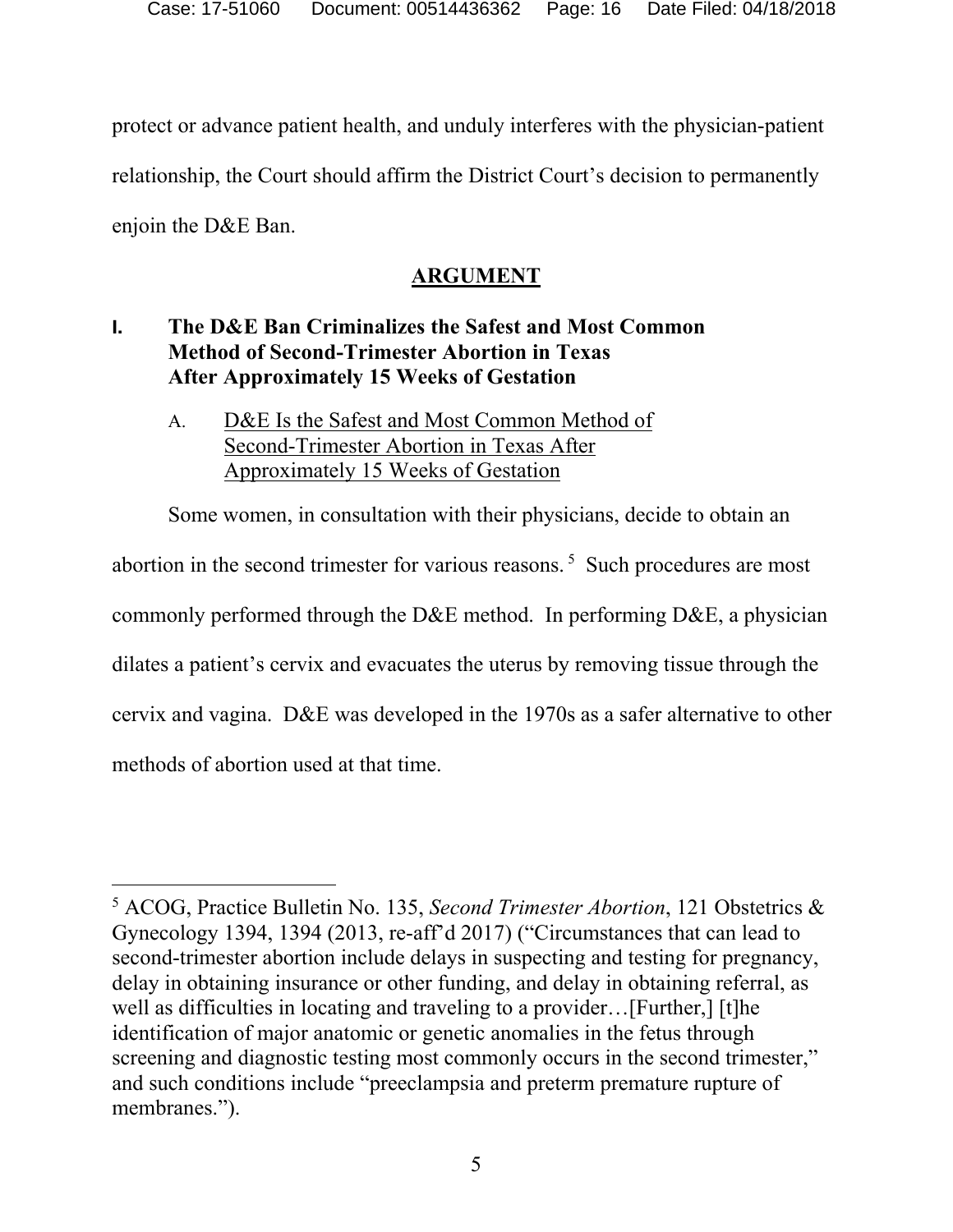Case: 17-51060 Document: 00514436362 Page: 17 Date Filed: 04/18/2018

More than four decades of data demonstrate that D&E is the safest method of abortion starting early in the second trimester.<sup>6</sup> It results in fewer medical complications than other abortion procedures, such as medical induction.<sup>7</sup> D&E involves the administration of few drugs and does not require hospitalization, which allows more physicians to provide it and makes it more affordable for

<sup>6</sup> *Id.* 

<sup>&</sup>lt;sup>7</sup> Medical induction involves the administration of drugs to induce contractions and cause a woman to undergo labor. *Id.* at 1395-96. The procedure can involve significant pain, requiring medication and anesthesia, and can last from five hours to several days. *See id.*; ACOG, *Frequently Asked Questions Special Procedures*, (May 2015), https://www.acog.org/Patients/FAQs/Induced-Abortion; *see also*  ROA.1601; MAUREEN PAUL ET AL., MANAGEMENT OF UNINTENDED AND ABNORMAL PREGNANCY, 159 (M. Paul et al. eds., 1st ed. 2009). Although medical induction is generally safe, it does involve risks and side effects that D&E does not. For example, medical induction carries a risk of uterine rupture, a rare but potentially life-threatening condition that is more likely to occur in women who have had multiple previous cesarean deliveries. ACOG, *supra* note 5, at 1397. Additionally, approximately five to ten percent of procedures result in retained placenta, a condition which can cause hemorrhaging and requires a surgical intervention. *See id.* at 1398; A.M. Autry et al., *A Comparison of Medical Induction and Dilation and Evacuation for Second-Trimester Abortion*, 187 Am. J. Obstetrics & Gynecology 393, 396 (2002). Because of the complications associated with labor, medical induction occurs in a hospital or hospital-like facility, rather than an outpatient clinic. ACOG, *Frequently Asked Questions Special Procedures*, (May 2015), https://www.acog.org/Patients/FAQs/Induced-Abortion*.* As a result of these factors, medical induction is far less commonly used to perform second-trimester abortions in Texas and nationwide. Texas Department of State Health Services, *Table 36, Induced Terminations of Pregnancy by Procedure and Post-Fertilization Age, 2015*, https://www.dshs.texas.gov/chs/ vstat/vs15/t36.aspx (last updated Mar. 22, 2017) (reporting that medical induction was used to effectuate second-trimester abortion in less than 1% of cases); *see also*  ROA.2035 (testimony of Dr. Bhavik Kumar) (noting that patients ultimately opted for D&E instead of medical induction because of the inaccessibility of medical induction services in Texas).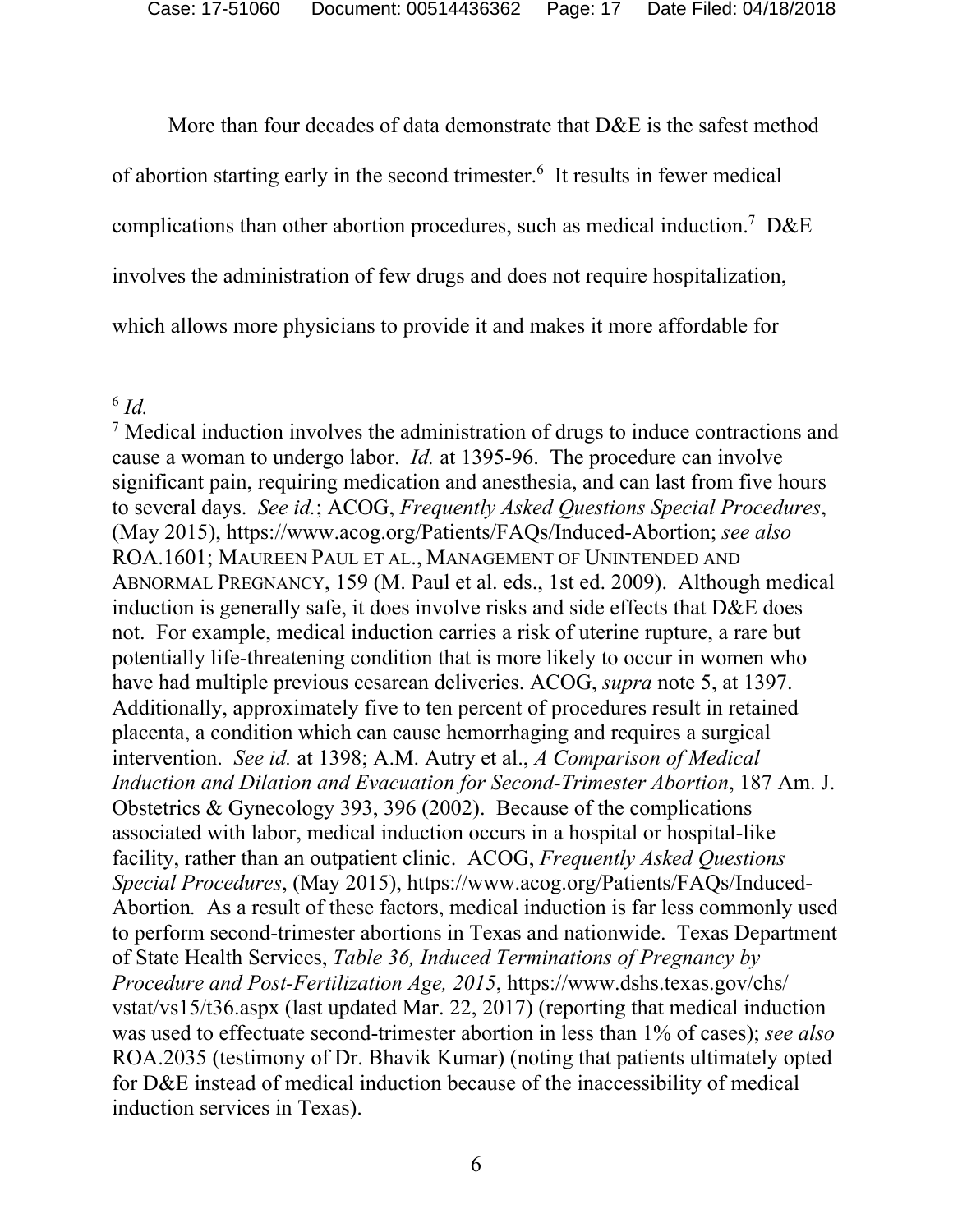women.<sup>8</sup> Major complications arise in less than one percent of D&E procedures.<sup>9</sup> The procedure can also be completed in approximately ten minutes.<sup>10</sup> For these reasons, D&E constitutes the overwhelming majority of abortions in the United States starting early in the second trimester in the second trimester. $<sup>11</sup>$ </sup>

#### B. It Is Medically Inappropriate to Require Physicians to Attempt Fetal Demise

The State suggests that D&E could still be available under the D&E Ban so

long as physicians first cause fetal demise. The State argues that physicians can

induce fetal demise by: digoxin injection; potassium chloride injection; or

"umbilical cord transection." As discussed below, all of these procedures pose

serious health risks to the patient which do not accompany a  $D&E$  procedure,<sup>12</sup>

and none offer any counterbalancing medical benefit. *Amici* are not aware of any

<sup>8</sup> *See* ACOG, *supra* note 5, at 1398.

<sup>9</sup> Ushma D. Upadhyay et al., *Incidence of Emergency Department Visits and Complications After Abortion*, 125(1) Obstetrics & Gynecology 175, 181 (2015).  $10$  ROA.1601.

<sup>11</sup> National Academies of Sciences, Engineering, and Medicine, *The Safety and Quality of Abortion Care in the United States*, at 2-18,

https://doi.org/10.17226/24950 (2018) ("D&E is usually the medically preferred method of abortions at 14 weeks' gestation or later. The alternative–induction–is more painful, slower, and more expensive.").

<sup>&</sup>lt;sup>12</sup> While the State alleges that there have been no complications arising from induced fetal demise in the past five years, App. Br. at 33, complications are not reported on such a granular level. For example, government statistics report complication type, but not the precise cause of complications. *See* Texas Department of State Health Services, *Table 33, Induced Terminations of Pregnancy by Complications, 2015*, https://www.dshs.texas.gov/chs/vstat/ vs15/t33.aspx (last updated Feb. 15, 2018).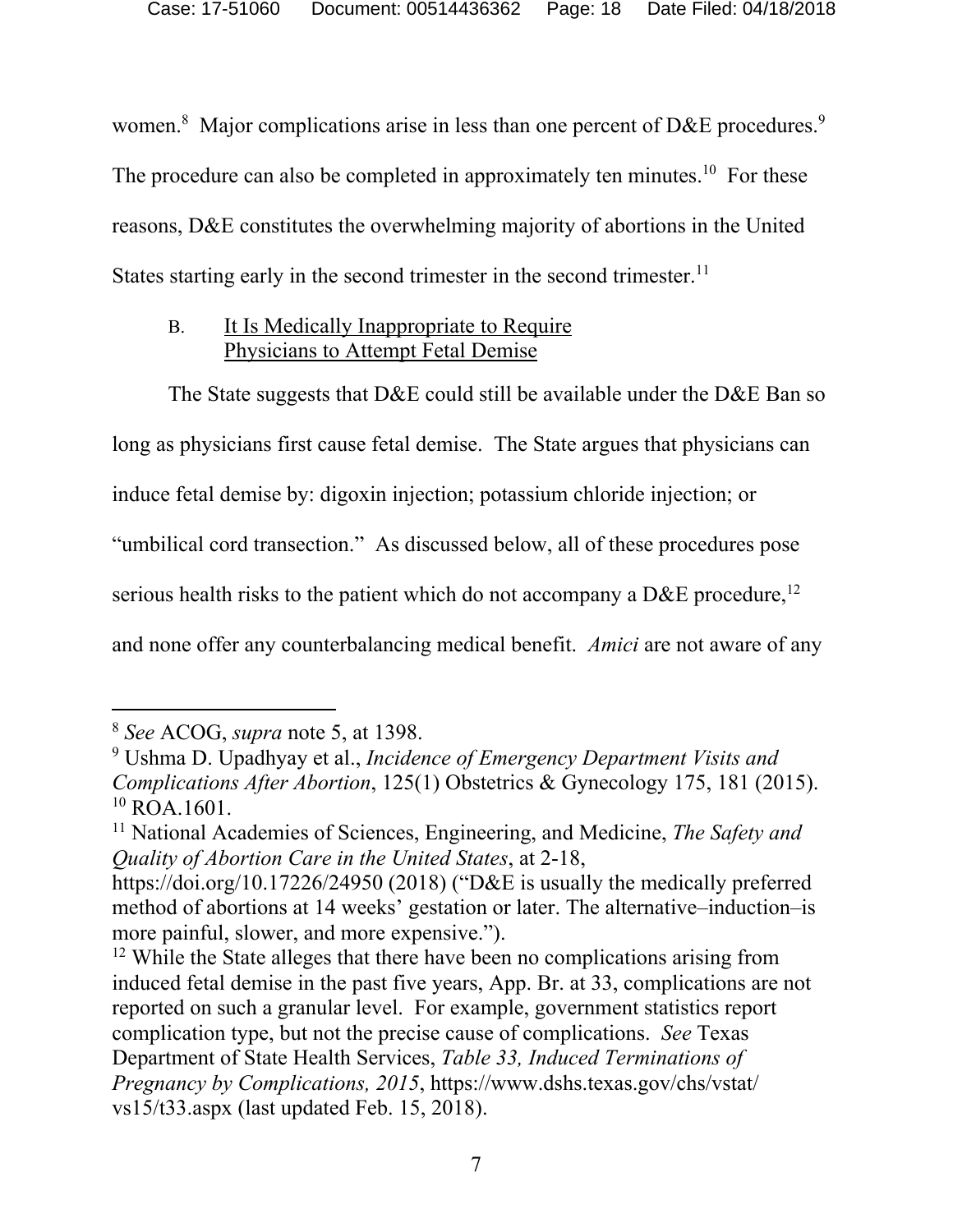medical literature that concludes attempting fetal demise enhances the safety of D&E.<sup>13</sup> To the contrary, each procedure is contraindicated for certain groups of patients, and some can result in labor and extramural delivery.<sup>14</sup> Far from advancing women's health, the D&E Ban is a medically inappropriate, politicallygenerated proscription against the safest method of abortion.

#### 1. *Injecting Digoxin*

To attempt to cause fetal demise by injecting digoxin, a physician injects the drug directly into the fetus or, if that is not possible, into the amniotic fluid.

Digoxin injections are difficult to administer, because a physician must use a spinal

needle under ultrasound guidance to inject the drug through the patient's abdomen,

vaginal wall, or vagina and cervix.

-

<sup>13</sup> ACOG, *supra* note 5, at 1396; *see also* Society of Family Planning, *Induction of Fetal Demise Before Abortion*, 81 Contraception 462, 463 (2010) ("Although numerous methods have been used over the years to achieve fetal demise, data remain scarce documenting the effect of these techniques upon the safety of the abortion itself."); David A. Grimes et al., *Feticidal Digoxin Injection Before Dilation and Evacuation Abortion Evidence and Ethics*, 85 Contraception 140, 140 (2012) (noting that while some physicians claim fetal demise makes D&E easier, there is no evidence to support this hypothesis); Danielle Roncari et al., *Inflammation or Injection at the Time of Second Trimester Induced Abortion*, 87 Contraception 67, 67 (2013) (noting that the usefulness of induced fetal demise remains unknown).

<sup>14</sup> Danielle Roncari et al., 87 Contraception at 68; *see also* Gillian Dean et al., *Safety of Digoxin for Fetal Demise Before Second-Trimester Abortion by Dilation and Evacuation*, 85 Contraception 144, 148 (2012) (finding that digoxin before D&E is associated with increased rates of spontaneous abortion and recommending that digoxin injections not be administered prior to D&E).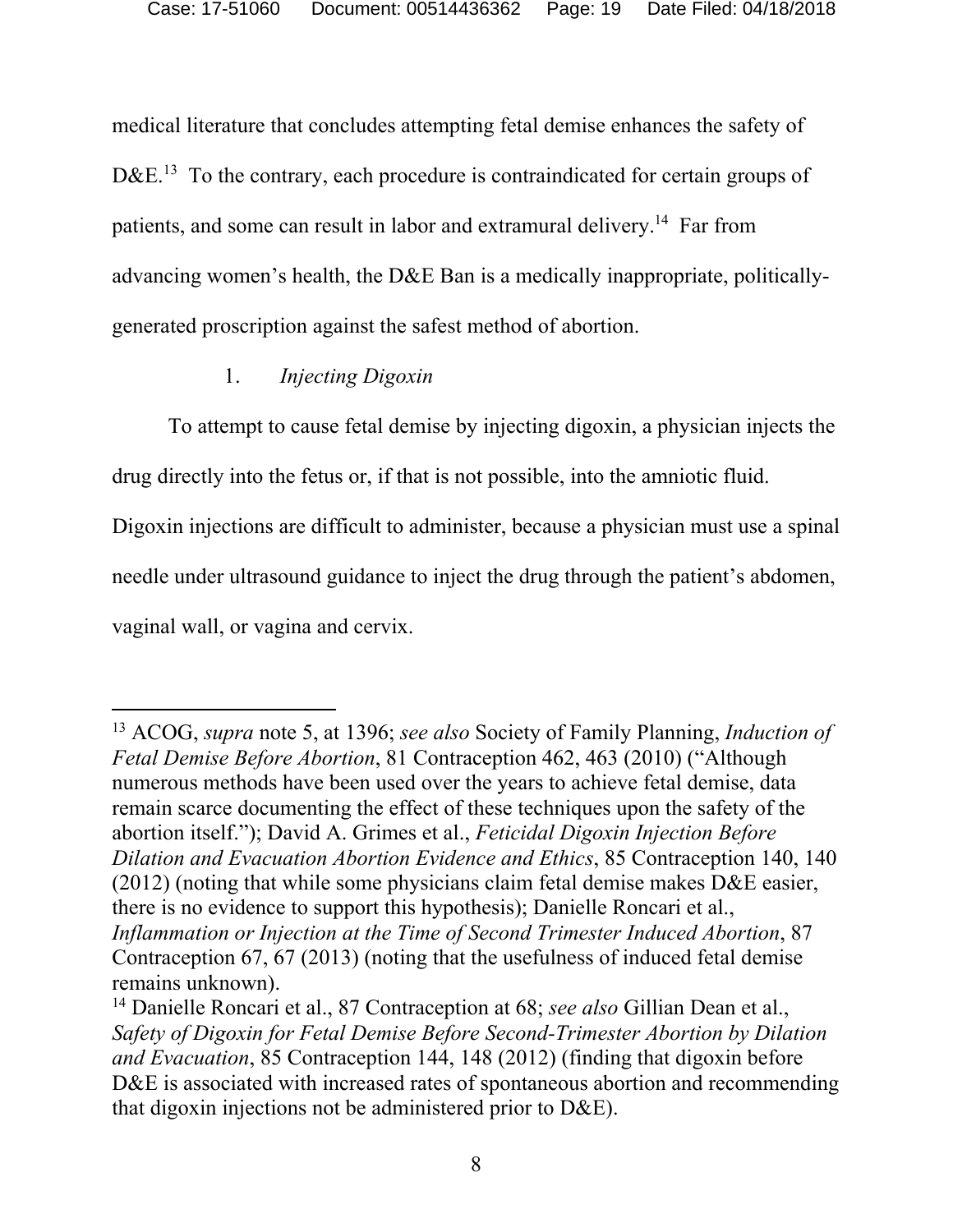First and foremost, injecting digoxin cannot justify the D&E Ban, because it is not medically appropriate for all women. The procedure is contraindicated for women who are obese,<sup>15</sup> or who have anatomical variations such as a long cervix or fibroids. Digoxin injections also pose risks for women who do not fall into any of these patient groups, including infection that can create risks to their health.16 Further, accidental absorption of the drug into a woman's circulation can result in toxicity or can cause consumptive coagulopathy, a condition affecting the blood's ability to  $\text{clot.}^{17}$ 

Even when digoxin is not contraindicated, it cannot justify the D&E Ban, because it does not cause fetal demise in all cases.<sup>18</sup> Various studies, as well as

<sup>15</sup> Aileen M. Gariepy et al., *Transvaginal Administration of Intraamnitoic Digoxin Prior to Dilation and Evacuation*, 87 Contraception 76, 76 (2013) (finding that when digoxin is injected under a transabdominal approach, it is difficult for the physician to accomplish on obese patients).

<sup>16</sup> ACOG, s*upra* note 5, at 1396 (noting that a retrospective cohort study reported increased odds of infection after digoxin use); *see also* Gillian Dean et al., 85 Contraception at 145 (finding infection to be a primary outcome of their retrospective cohort study on digoxin use to induce fetal demise prior to D&E); MAUREEN PAUL ET AL., s*upra* note 7, at 168 ("Any procedure associated with transabdominal needle placement into the uterine cavity can result in maternal infection.").

<sup>17</sup> *See* Society of Family Planning, *supra* note 13, at 463, 469.

<sup>18</sup> *See, e.g.*, *id.* at 467 (reporting that in a retrospective cohort study, there was an eight percent failure rate among women who received intra-amniotic digoxin and a four percent failure rate among women who received various doses of intrafetal digoxin); David A. Grimes et al., *supra* note 13, at 140 ("[D]igoxin injection may fail to achieve its primary objective: from zero percent to seventy percent of first injections are unsuccessful in causing fetal demise, depending on dose and route of administration."); Aileen M. Gariepy et al., *Transvaginal Administration of*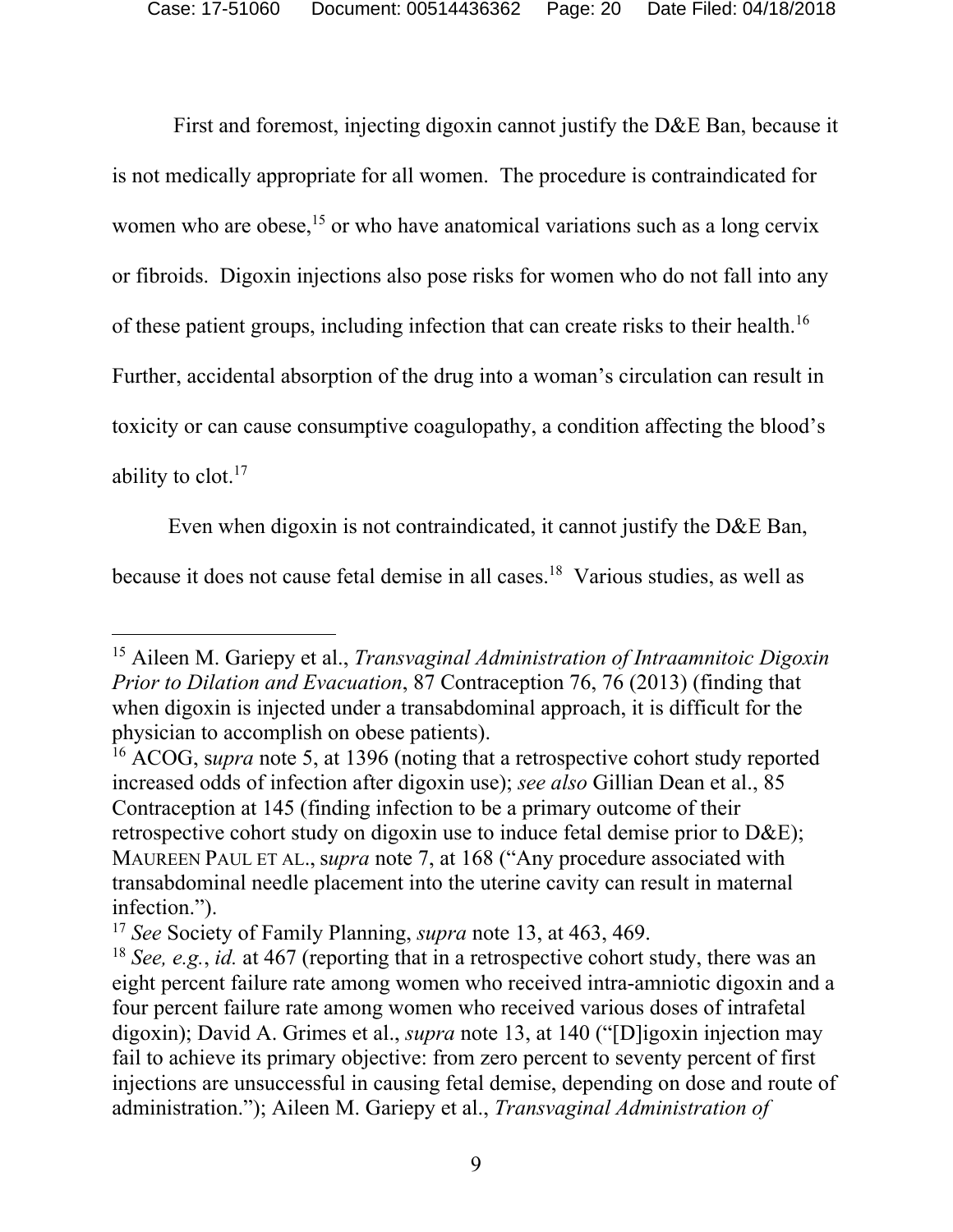experts in this case, have acknowledged that digoxin injections have a five to ten percent failure rate.19 The State's *amici* effectively concede this risk and argue that physicians can cure it by administering a second dose of digoxin should the first dose fail.20 However, *amici* are unaware of any evidence-based guidelines regarding administration of repeat injections of digoxin. Nor are there any reported studies about the risks to women of using multiple digoxin injections should a first dose fail. $21$ 

Even when successful, digoxin works slowly and can take up to 24 hours to

cause fetal demise. Because overnight dilation is not an essential part of D&E

before approximately 18 weeks of gestation, it is typically a one-day procedure. A

woman required to receive a digoxin injection would thus have to go to an

-

*Intraamniotic Digoxin Prior to Dilation and Evacuation*, 87 Contraception 76 (2013) (finding in a prospective study, digoxin administration was unsuccessful in eight percent of participants).

<sup>19</sup> *See supra* note 18; ROA.1935-36 (testimony of Dr. Mark D. Nichols); ROA.2099 (testimony of Dr. Robin Wallace); ROA.2214-15 (testimony of Dr. Amna Dermish); ROA.2779 (testimony of Dr. Eduardo Aquino).

<sup>20</sup> Brief for the Attorneys General of the States of Louisiana, et al. as *Amici Curiae* Supporting Appellants, *Whole Woman's Health, et al., v. Paxton, et al.*, (No. 17- 51060) (Mar. 5, 2018), at \*15.

<sup>&</sup>lt;sup>21</sup> Physicians that refuse to administer multiple injections of digoxin in the absence of it being adequately studied will be faced with no good choices, as they will either need to perform D&E without first inducing fetal demise in violation of the D&E Ban, refuse to perform the abortion altogether, or recommend one of the other two fetal demise procedures that are not widely available in Texas and would cause further delay and expense to the woman. *See* ROA.1938 (testimony of Dr. Mark D. Nichols).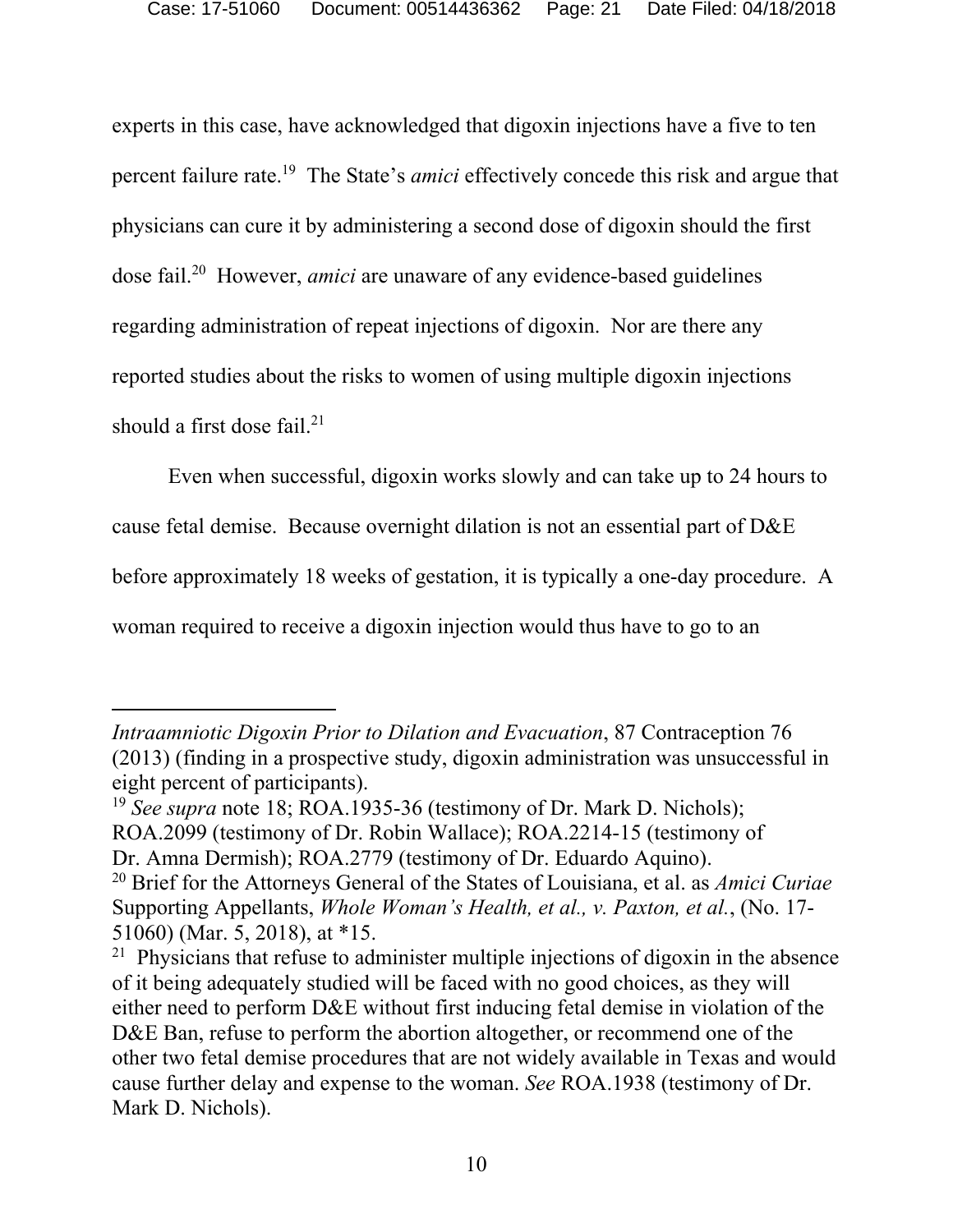additional appointment at a clinic in advance of her abortion, unless she would have otherwise already required advance dilation.<sup>22</sup> As a result, the D&E Ban would create an additional barrier to abortion for Texas women, who already must make multiple trips to a clinic to obtain an abortion, and whose ability to access abortion has already been seriously curtailed by clinic closures and various state restrictions on abortions.

Further, digoxin injections would be more difficult to administer in the early stages of the second trimester, when most D&Es occur, due to the small size of the fetus. *Amici* are not aware of any reported studies that show the effects of the drug prior to 18 weeks, making it impossible for physicians to determine whether the procedure is appropriate or safe for patients in that stage of pregnancy.<sup>23</sup> It is

<sup>&</sup>lt;sup>22</sup> The D&E Ban further increases the burden faced by a woman who already must make multiple trips to a clinic in order to receive an abortion in Texas. On the first visit, a woman must receive an ultrasound and state-mandated counseling. TEX. HEALTH & SAFETY CODE ANN. §§ 171.011-.012 (Lexis 2017). A woman then must wait 24 hours before making a second visit to receive abortion care. *Id.* However, because causing fetal demise by digoxin injection can take up to 24 hours, a woman would be required to then make a third trip to complete the D&E, which would not otherwise be necessary. As one expert testified, it is usually difficult for a woman to make multiple trips as is, because they may need to arrange for child care, time off work, and the necessary financing, which often requires several weeks of saving up. ROA.2021 (testimony of Dr. Bhavik Kumar). <sup>23</sup> The State quibbles that the "[t]he district court also never explained why a procedure . . . at 18 weeks suddenly becomes dangerous and experimental at 17 weeks," App. Br. at 36. This criticism fails on two fronts. First, it misrepresents the number of weeks, and thus the range of gestational development, at issue. D&E procedures are common beginning at 15 weeks. Second, it is widely recognized that a fetus changes rapidly from one week to the next, and that determining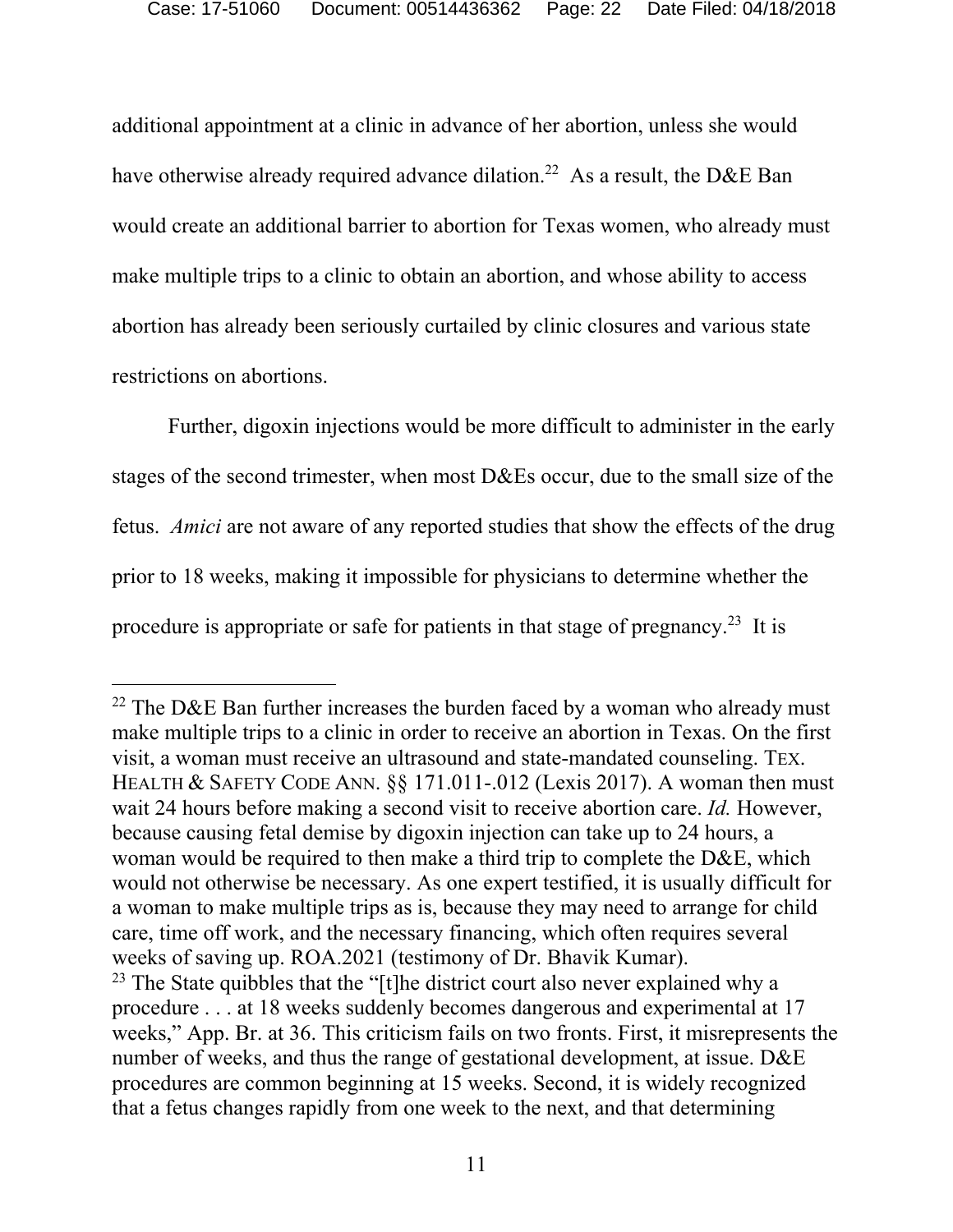highly inappropriate to require physicians to perform a procedure that is medically unnecessary and for which the risks, complication rates, and efficacy are unknown.24

#### 2. *Injecting Potassium Chloride*

To attempt to cause fetal demise by injecting potassium chloride, a physician must inject potassium chloride directly into a fetal heart using a spinal needle under the guidance of an advanced ultrasound machine. Injecting potassium chloride is not a meaningfully available method of fetal demise in Texas: it carries extreme health risks, must be performed in a hospital setting by physicians who have specialized training, and is very difficult to administer.

Potassium chloride injections are much more difficult and risky to administer than digoxin. During the second trimester, the fetal heart is smaller than a dime. Successfully injecting potassium chloride is very challenging to accomplish, even by trained physicians who have undergone the necessary

-

gestational age is vital for the timing of appropriate care. ACOG, Committee Opinion No. 700, *Methods for Estimating the Due Date*, at 2 (May 2017); KEITH L. MOORE, ET AL., THE DEVELOPING HUMAN CLINICALLY ORIENTED EMBRYOLOGY 92 (ElSevier, 10th ed. 2016). The State's expert recognized this as well. ROA.2819 (testimony of Dr. Colleen Malloy). Likewise, risks inherent to abortion care vary based on gestational age. A digoxin injection administered before 18 weeks of gestation, whether by one week or three weeks, does not necessarily carry the same risk/benefit analysis as digoxin injections administered after 18 weeks. 24 David A. Grimes et al., *supra* note 13, at 142 ("The risk/benefit equation argues against routine feticidal digoxin injection. . . . [F]eticidal injection of digoxin should be offered only in the context of a formal research study.").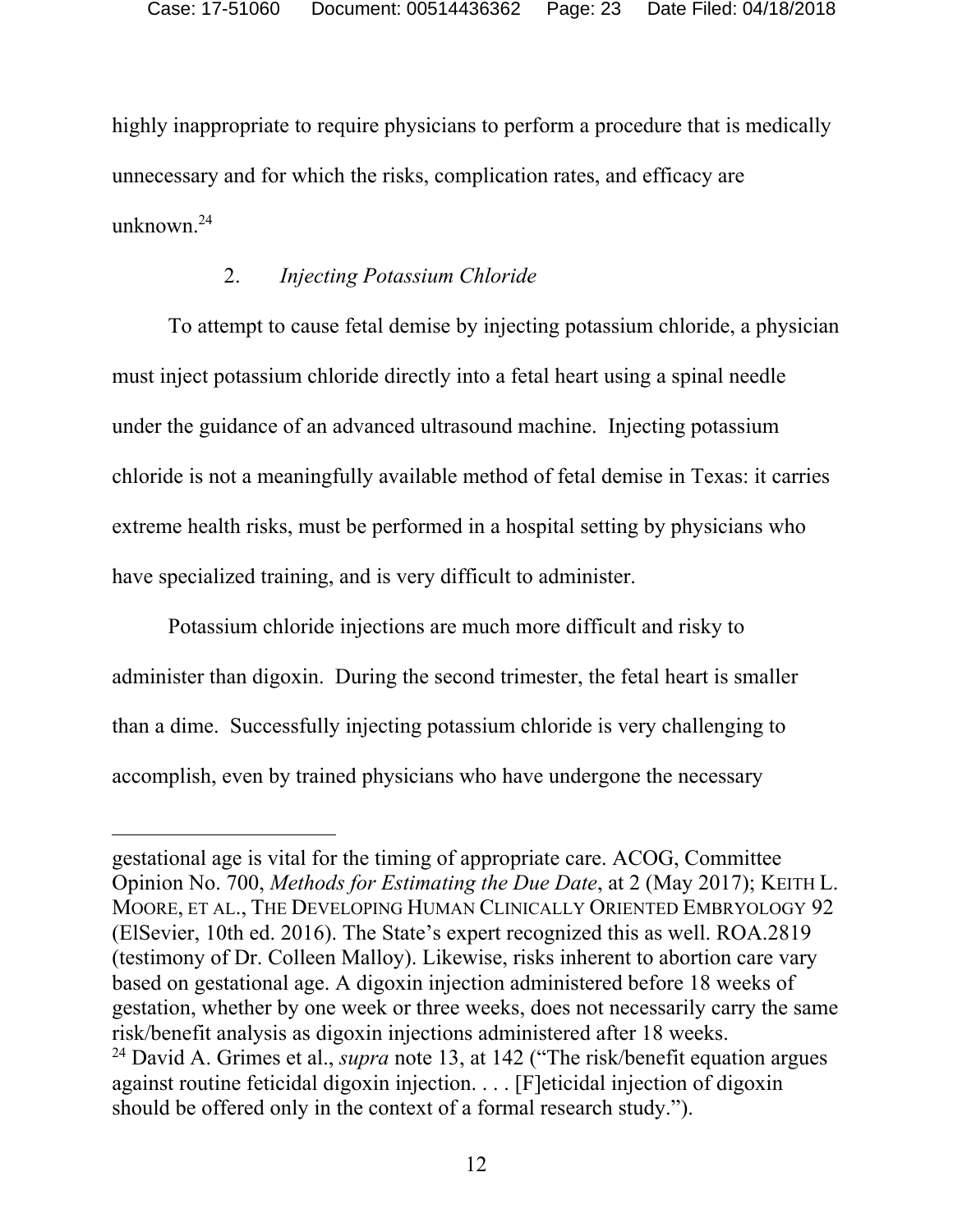additional training. Training in the safe administration of potassium chloride is not part of standard ob-gyn curricula and, as a result, few physicians are qualified to perform the procedure.

Potassium chloride injections also pose risks that can be severe. For example, injections that are administered incorrectly can have a devastating impact on a woman's health, including infection of varying degrees or cardiac arrest.<sup>25</sup> Because of the risks associated with injecting potassium chloride into a woman's body, physicians must rely on advanced ultrasound technology that is typically available only in hospitals. Because clinics are generally unable to afford such equipment, few physicians are trained in its administration, and because injecting potassium chloride carries high risks for patients, it is rarely used outside the maternal-fetal medicine context.

## 3. *"Umbilical Cord Transection"*

-

To attempt to cause fetal demise by umbilical cord transection, a physician attempts to sever the umbilical cord by first rupturing the amniotic membrane by inserting a suction tube or other instrument, such as forceps, into the uterus and, if possible, grasping the umbilical cord to sever it. Such a procedure is not a viable alternative to D&E. Attempting to sever an umbilical cord is technically

<sup>25</sup> Society of Family Planning, *supra* note 13, at 468-69 (noting that potassium chloride injections have caused maternal cardiac arrest and infection).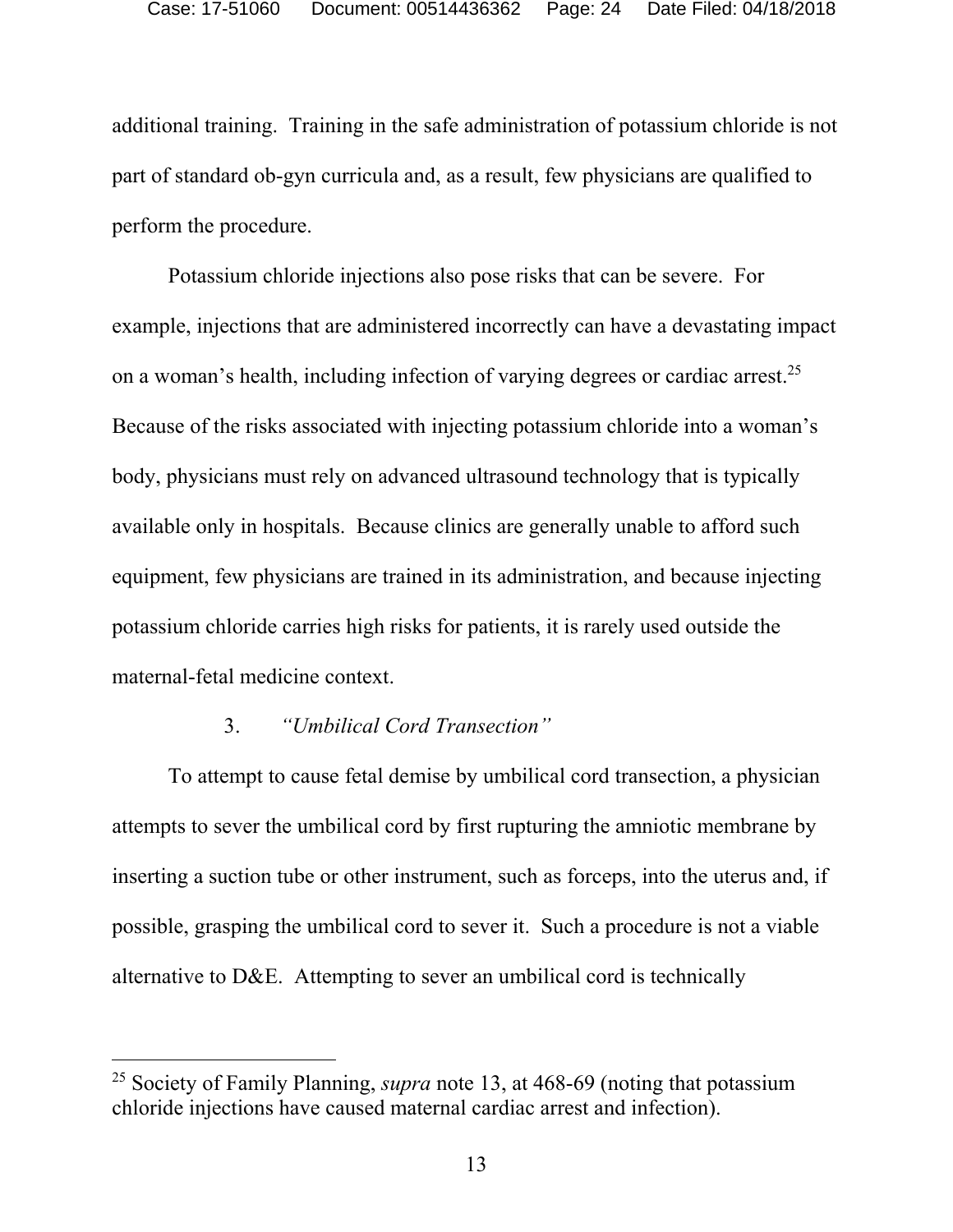challenging, rarely used, and unpredictable. The initial act of rupturing the amniotic membrane causes amniotic fluid to drain, which immediately causes the uterus to compress. This makes it difficult to identify the cord, which at 17 weeks of gestation is only about 8.5 millimeters in diameter, or less than half the diameter of a dime,26 and increases the likelihood that the physician's instruments will injure the woman undergoing the procedure. Additionally, the procedure's success depends in large part on the placement of the umbilical cord inside the uterus. If the umbilical cord is blocked by the fetus, it may be difficult and risky for a physician to attempt to reach it, and the physician may determine that it is not possible to proceed.

Attempting to transect the umbilical cord involves inherent risks that D&E does not. If a physician begins the procedure but ultimately determines that transection is not possible, the patient is left with a ruptured amniotic membrane, creating a high risk of infection. The procedure can also create blood loss, placental separation, contractions, infection, and increase the risk of uterine perforation.27

<sup>26</sup> C. Barbieri et. al, *Sonographic Measurement of the Umbilical Cord Area and the Diameters of its Vessels During Pregnancy*, 32(3) J. Obstet. & Gynaecol. 230, 233 (2012).

<sup>27</sup> Kristina Tocce et al., *Umbilical Cord Transection to Induce Fetal Demise Prior to Second-Trimester D&E Abortion*, 88 Contraception 712, 714 (2013) (noting complications resulting from UCT included blood loss, hemorrhaging, and cervical lacerations, as well at the use of iv antibiotics in some cases).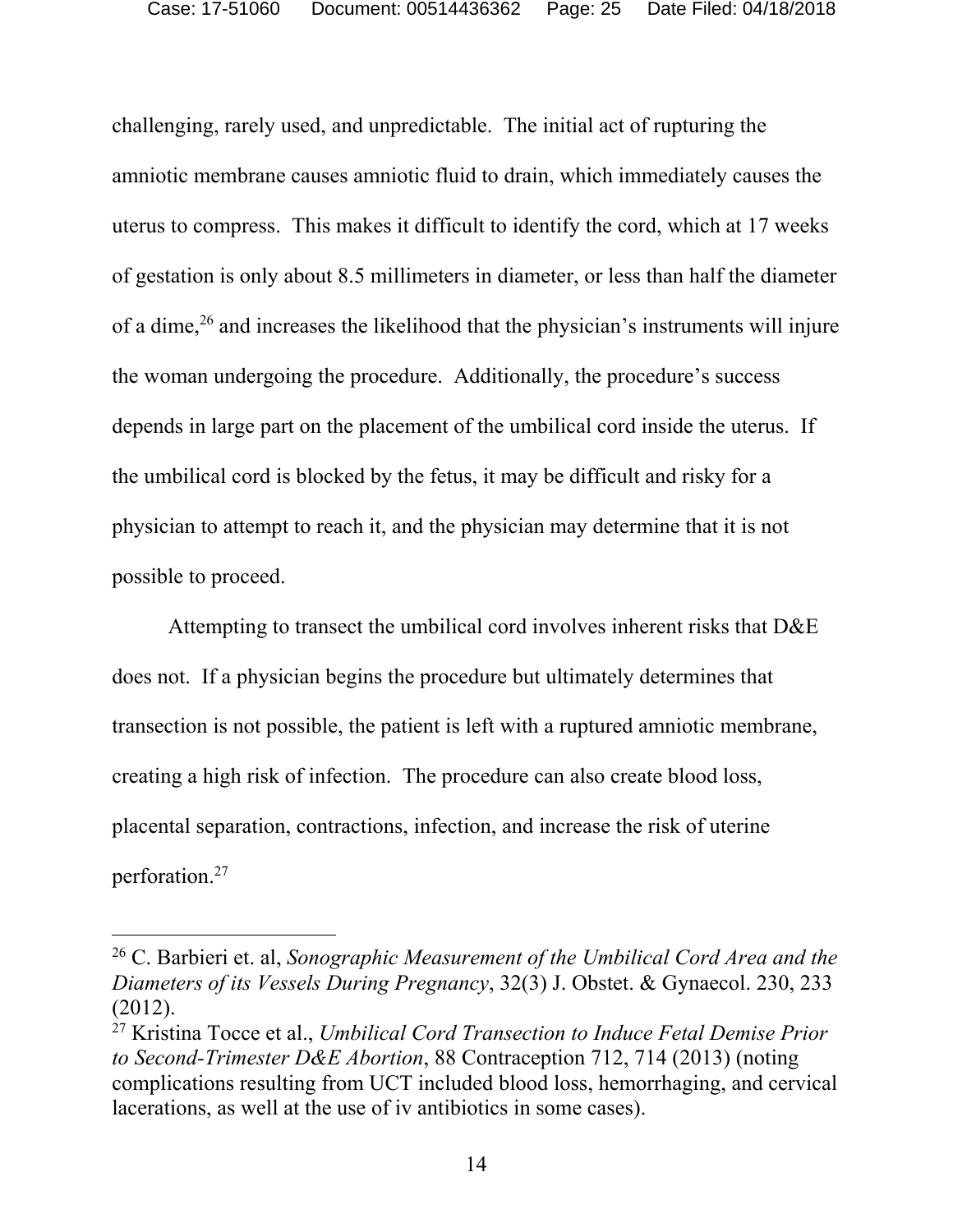Similar to injection-based methods of attempting to cause fetal demise, attempting to sever an umbilical cord is more difficult to perform in the earlier stages of pregnancy and has hardly been researched.28 *Amici* are not aware of any studies regarding attempted transection in the early weeks of the second trimester. *Amici* are aware of only one study on transection later in the second trimester, and reliance on that study is problematic, because it followed only two providers in a single setting and therefore is not generalizable.<sup>29</sup> It also lacked a control group and did not evaluate how much time or how many passes it took those physicians to successfully complete the procedure.30

In addition to the procedures above, the State alleges that physicians could utilize a suction technique to cause fetal demise in abortions that occur before seventeen weeks of gestation.<sup>31</sup> However, suction is not medically appropriate for all patients, and some physicians do not use it at all during the second trimester. The D&E Ban would prevent physicians from utilizing the safest and most appropriate procedure for their individual patients.

-

<sup>28</sup> Society of Family Planning, *supra* note 13, at 463, 466 (noting that umbilical cord transection has not been investigated rigorously nor described recently in the medical literature as a technique before abortion).

 $29$  Kristina Tocce et al., 88 Contraception at 712.

<sup>30</sup> *Id.* 

<sup>31</sup> App. Br. at 34.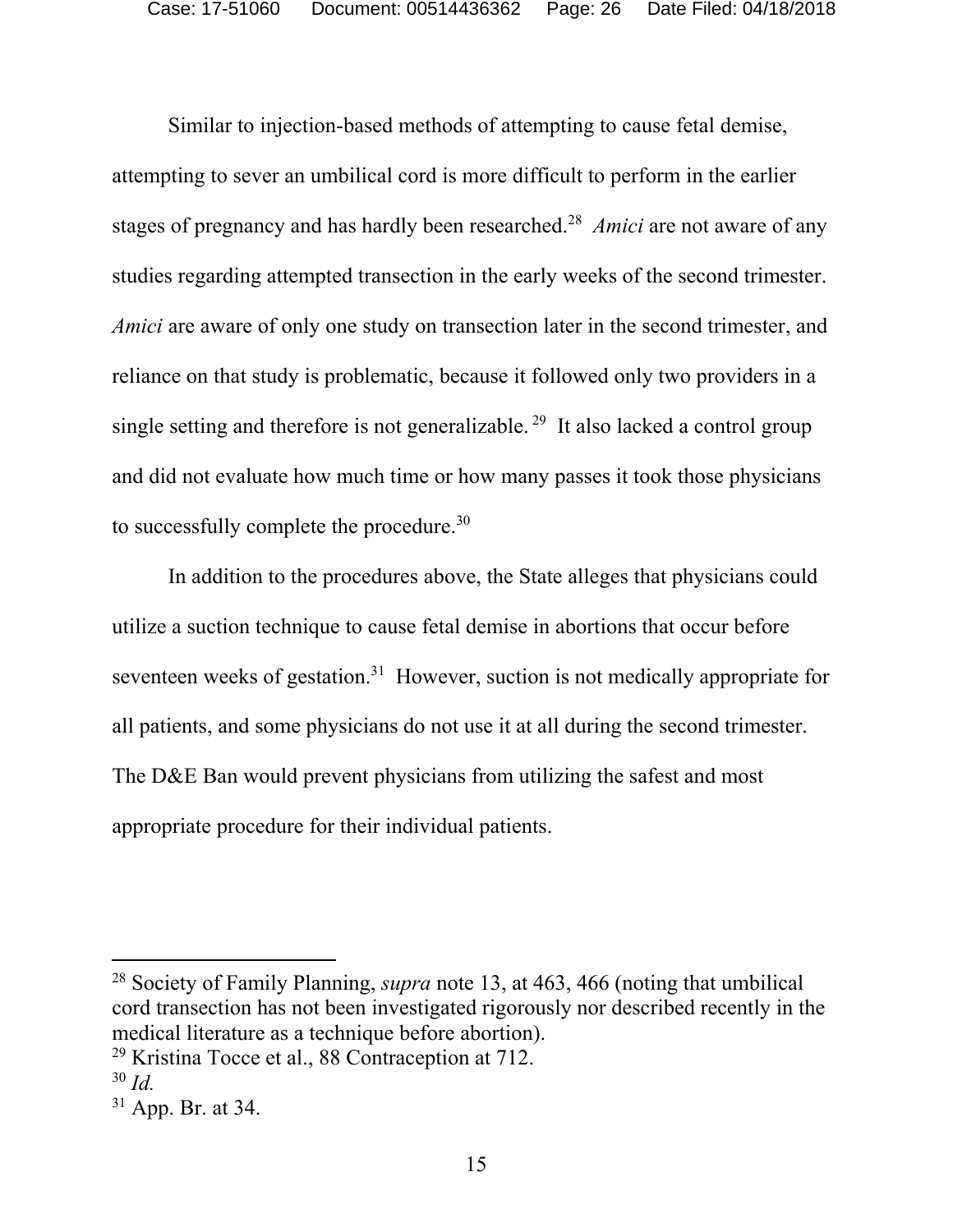#### **II. Scientific Evidence Establishes that a Fetus Cannot Experience Pain Prior to 24 Weeks of Gestation**

#### A. The Human Fetus Does Not Have the Capacity to Experience Pain During the Period in which Abortions Are Legal in Texas

The State's argument that a fetus can feel pain during the time when abortion is permissible in Texas has been roundly rejected by the scientific community. The widely-accepted scientific consensus is that (1) the human fetus does not develop the physical ability to perceive pain before at least 24 weeks, as even the basic anatomical structures necessary for transmission of signals from peripheral neural receptors to the brain have not yet developed; and (2) the capacity for conscious perception of pain does not develop until at least the third trimester, months after abortion is no longer available under Texas law.32 This conclusion has been re-affirmed multiple times, including by the Royal College of Obstetricians and Gynecologists in March 201033 and researchers from the University of Siena in Siena, Italy, in 2012.34

-

33 Royal College of Obstetricians and Gynecologists, *Fetal Awareness: Review of Research and Recommendations for Practice* 11 (Mar. 2010) [hereinafter *RCOG*] ("The lack of cortical connections before 24 weeks … implies that pain is not possible until after 24 weeks" and "[e]ven after 24 weeks, there is continuing development and elaboration of intracortical networks").

<sup>&</sup>lt;sup>32</sup> TEX. HEALTH & SAFETY CODE ANN.  $\S$  171.044 (Lexis 2017).

<sup>34</sup> Bellieni & Buonocore, *Is Fetal Pain A Real Evidence?*, 25 J. Maternal-Fetal & Neonatal Med. 1203, 1205 (2012) ("Our data show that there is consistent evidence of the possibility for the fetus to experience pain in the third trimester, and this evidence is weaker before this date and null in the first half of pregnancy."). *See also* Susan J. Lee et al., *Fetal Pain: A Systematic*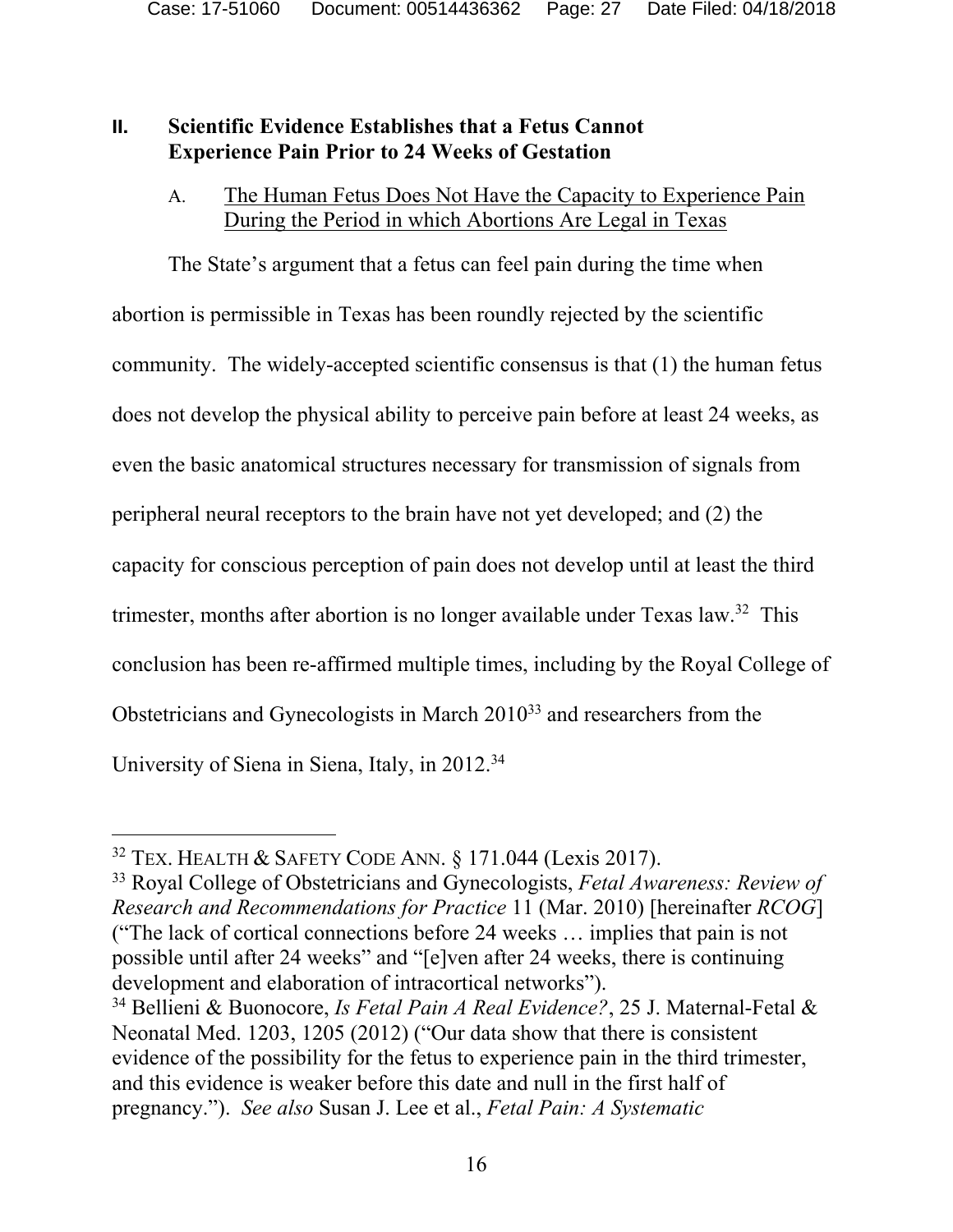A fetus does not develop the connections necessary to transmit signals from peripheral sensory nerves to the brain until at least 24 weeks of gestation.35 Moreover, the fetal brain lacks the ability to transmit or process those signals, because the structures of the brain that permit those functions do not develop until at least 24 weeks of gestation.36 As a result, a fetus does not have the physiological capacity to perceive pain until *at least* 24 weeks of gestation, at which point abortion is already prohibited under Texas law.37

The perception of pain requires more than just the mechanical transmission and reception of signals within the brain; it is "an emotional and psychological experience that requires conscious recognition of a noxious stimulus."38 The capacity for such conscious recognition does not develop until the third trimester at

-

*Multidisciplinary Review of the Evidence*, 294 JAMA 947, 52 (2005) (concluding after review of available peer-reviewed journals analyzing fetal pain that a human fetus probably does not have the capacity to experience pain until 29 weeks of gestation at the earliest).

<sup>35</sup> ACOG, Wisconsin Section, *20-Week Abortion Ban Legislation*, 1 https://images.magnetmail.net/images/clients/ACOG/attach/WI\_IssuePaper20Wee kAbortionBan\_updated.pdf.

<sup>36</sup> RCOG, *supra* note 33, at 11 ("Connections from the periphery to the cortex are not intact before 24 weeks of gestation."); Stuart W.G. Derbyshire, *Can Fetuses Feel Pain?*, 332 BMJ 909, 912 (2006) (stating that the "neuroanatomical system for pain can be considered complete by 26 weeks' gestation").

<sup>&</sup>lt;sup>37</sup> RCOG, *supra* note 33, at 11 ("The lack of cortical connections before 24 weeks … implies that pain is not possible until after 24 weeks.").

<sup>38</sup> Lee et al., 294 JAMA at 952; *see also* Derbyshire, 332 BMJ at 912 ("A developed neuroanatomical system is necessary but not sufficient for pain experience"); RCOG, *supra* note 33, at 6, 10 (discussing definition of pain).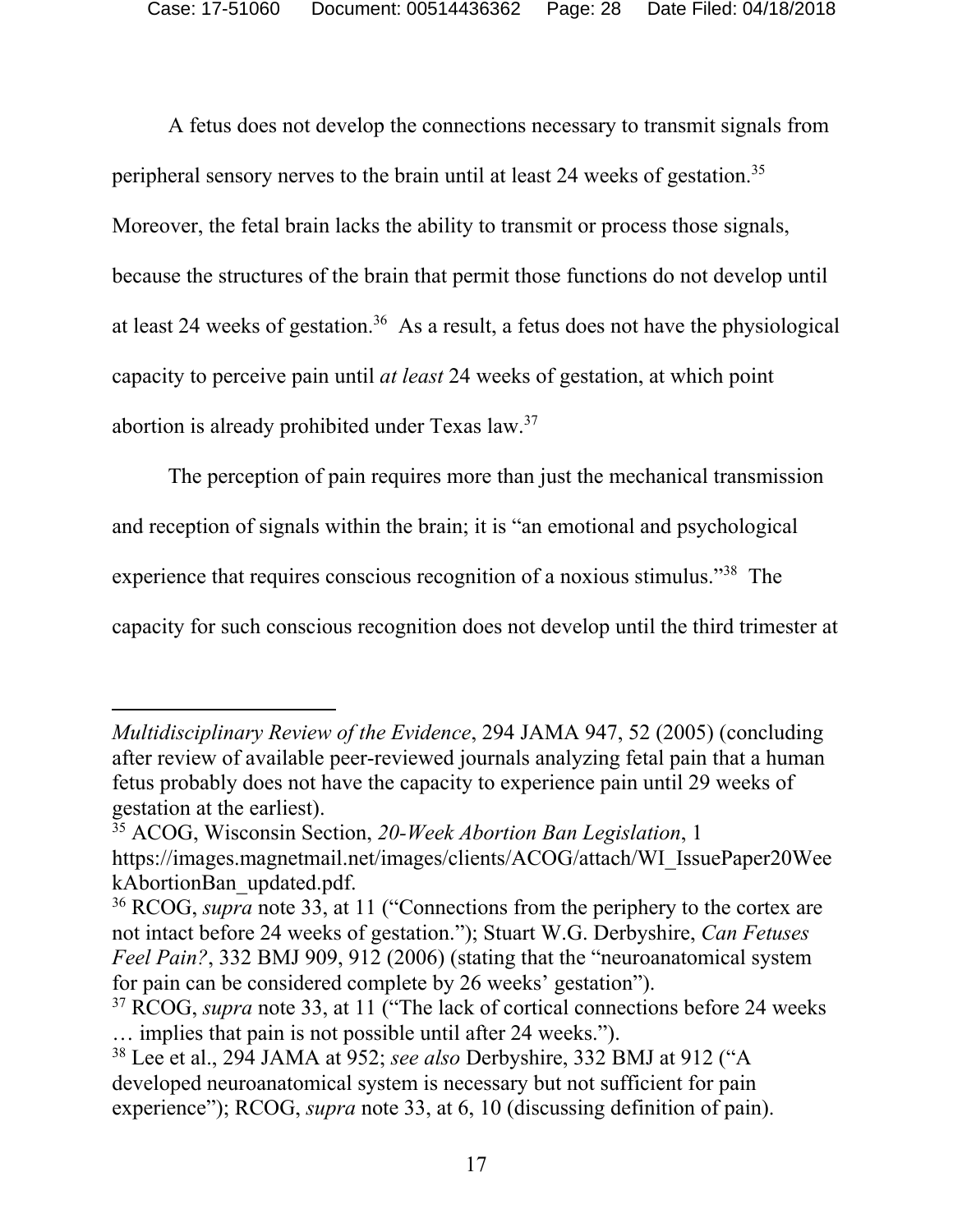the earliest, months after the point in which abortions are no longer permitted under Texas law.39 Indeed, there is good evidence that the neural circuitry necessary to distinguish touch from "nociception" (i.e., painful touch) does not develop until 35-37 weeks of gestation, which is late in the third trimester.<sup>40</sup>

#### B. The State Failed to Cite Any Credible Scientific Evidence of Fetal Pain Early in the Second Trimester

The State argues that the D&E Ban is justified in part by its interest in prohibiting a procedure that, according to the State, "has the potential to cause excruciating pain to a developing fetus."<sup>41</sup> This stated interest is entirely unfounded and is based on bad science. There is no credible scientific evidence that fetuses can feel pain before 24 weeks of gestation.

The State bases its argument on the testimony of its expert, Dr. Malloy, whose practice does not involve the study of fetal pain. Dr. Malloy is Board Certified in neonatal-perinatal medicine and pediatrics, not gynecology or

<sup>&</sup>lt;sup>39</sup> Lee et al., 294 JAMA at 947, 952; Bellieni & Buonocore, 25 J. Maternal-Fetal & Neonatal Med. at 1205; *see also* RCOG, *supra* note 33, at 11 ("[T]he fetus is sedated by the physical environment of the womb and usually does not awaken before birth."); Derbyshire, 332 BMJ at 912 (concluding that "it is not possible for a fetus to experience pain").

<sup>40</sup> Lorenzo Fabrizi, *A Shift in Sensory Processing that Enables the Developing Human Brain to Discriminate Touch from Pain*, 21 Current Biology 1552, 1552 (2011) (concluding that "specific neural circuits necessary for discrimination between touch and nociception emerge from 35-37 weeks gestation in the human brain"); *see also* Lee et al., 294 JAMA at 950.

 $41$  App. Br. at 24.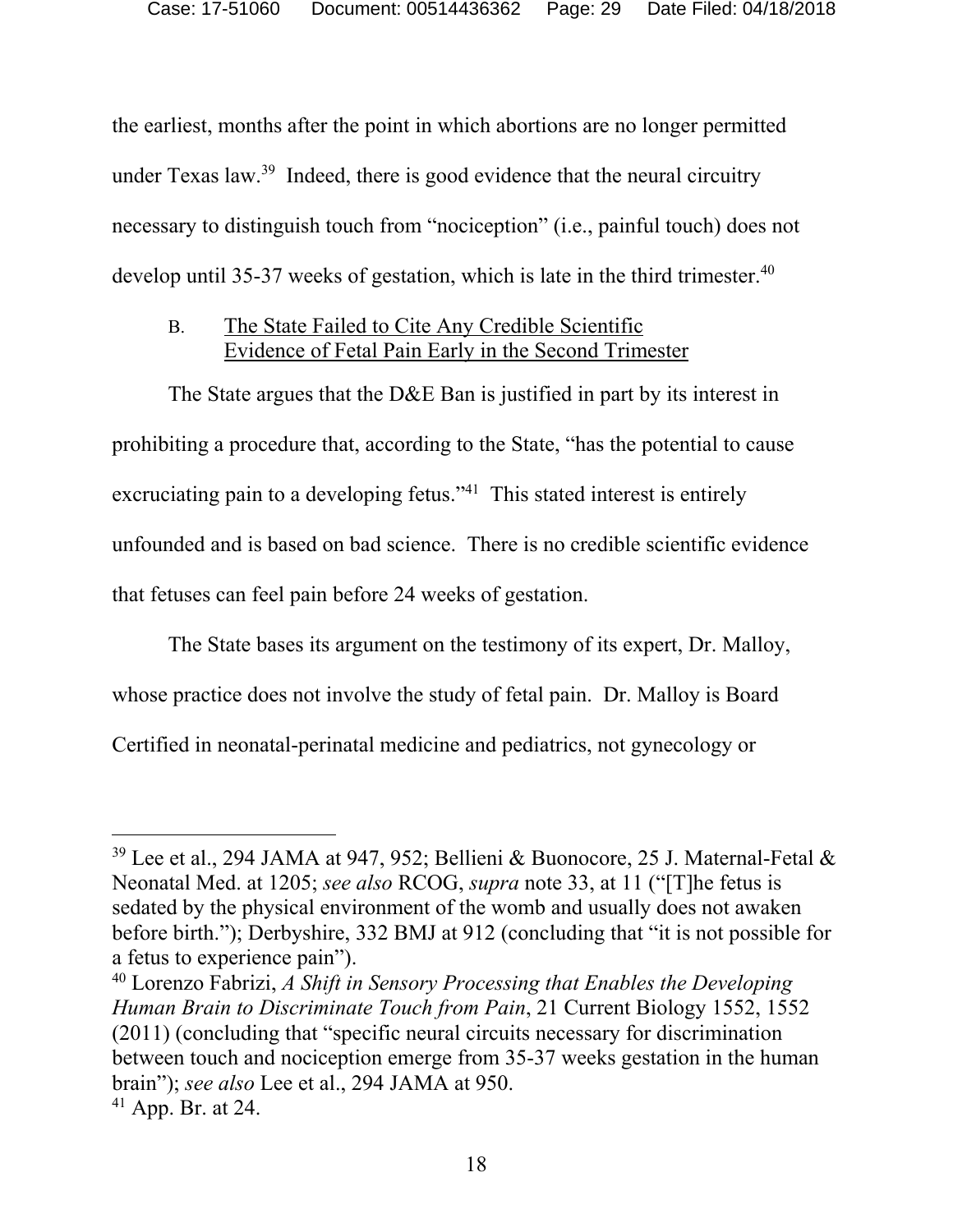obstetrics.42 She has no experience studying fetal development, and she has never treated fetuses previability, including performing surgery or other procedures.<sup>43</sup> She has never published a peer-reviewed article concerning fetal pain.44

Dr. Malloy bases her opinions on fetal pain largely on her care of prematurely-delivered infants.45 But Dr. Malloy conceded that she is not aware of any studies or articles that conclude that a pre-22 week fetus would feel pain in the same way that a premature infant would.<sup>46</sup> To the contrary, she conceded that there are numerous articles and studies (including materials that she relied on in completing her expert report) that contradict this assumption.47

Because Dr. Malloy was unable to rely on her own experience concerning fetal pain, she relied on cherry-picked articles and researchers, including Dr. K.S. Anand, who Dr. Malloy characterized as the "guru" of the fetal pain rhetoric that has been adopted by the State.<sup>48</sup> Like Dr. Malloy, Dr. Anand has not conducted any primary research on pain perception: he is "a pediatrician who has conducted

<sup>42</sup> *See* Expert Report of Colleen Ann Malloy, M.D. at 8 (Sept. 20, 2017). 43 *See* ROA.2818, 2840.

<sup>44</sup> ROA.2859.

<sup>45</sup> ROA.2829.

<sup>46</sup> ROA.2846.

<sup>47</sup> ROA.2850; *see* Lee et al., 294 JAMA at 947; Stuart W.G. Derbyshire, *Feotal Pain?*, 24(5) Best Practice & Research Clin. Ob. & Gyn. 647 (2010). 48 ROA.2823.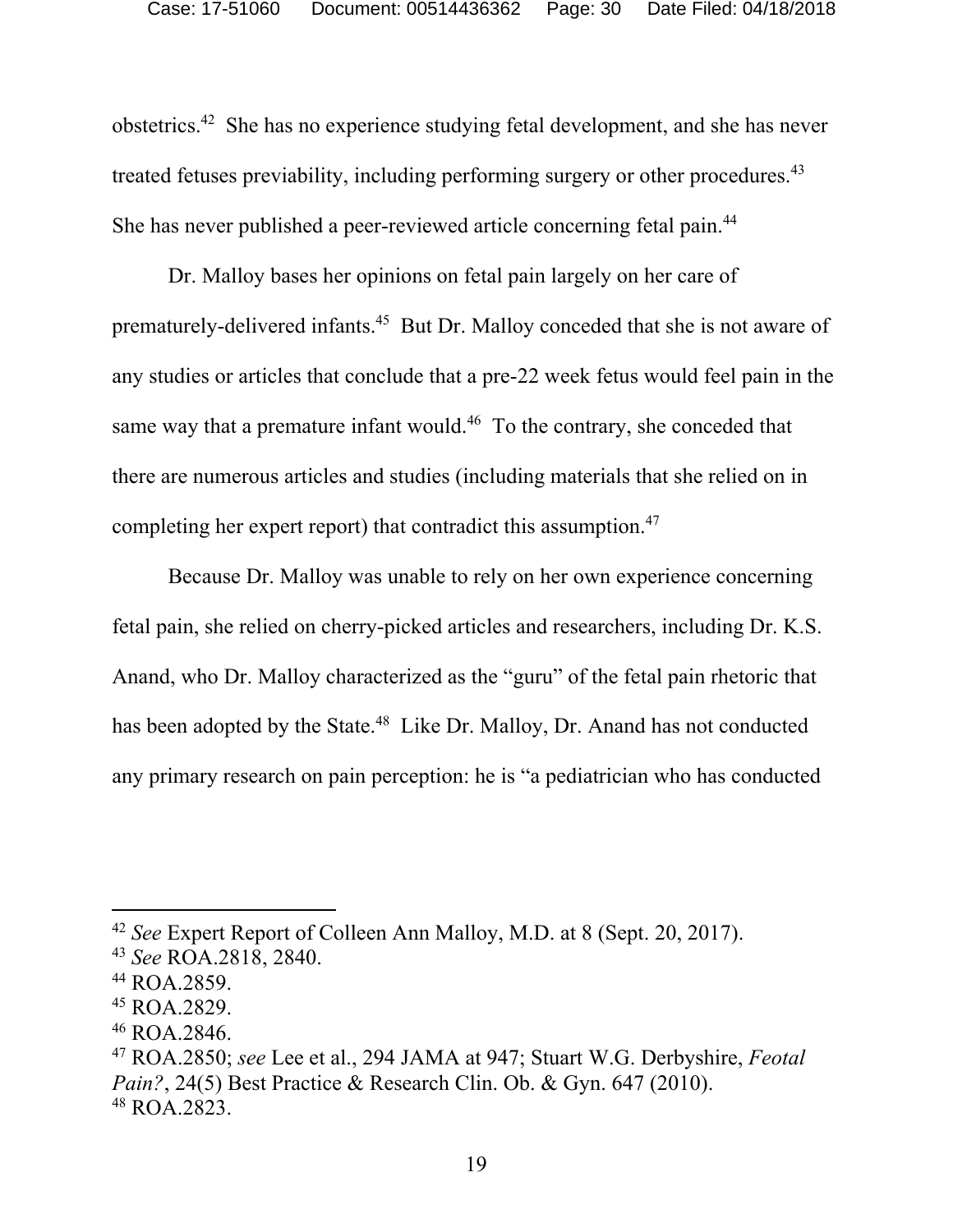research on pain in general, focusing primarily on infants."<sup>49</sup> As a result of his lack of credibility, Dr. Anand's purported expertise regarding fetal pain perception has been soundly rejected by federal courts.<sup>50</sup>

In short, the State was unable to provide credible evidence to support its assertion that a fetus is capable of feeling pain early in the second trimester.

#### **III. The D&E Ban Places Physicians in an Ethically Compromising Position**

ACOG and the AMA are committed to the right of every woman to access the "best available, scientifically-based health care."51 For women who seek second-trimester abortion, the best available scientifically-based health care includes D&E. The D&E Ban makes it illegal for physicians to act in accordance with their ethical obligations to their patients.

## A. The Ethical Dilemma

To comply with the D&E Ban, physicians must either deny access to the safest and most common form of second-trimester abortion in Texas after approximately 15 weeks of gestation, or attempt one of three understudied,

 $\overline{a}$ <sup>49</sup> *Planned Parenthood Fed'n v. Ashcroft*, 320 F. Supp. 2d 957, 999 (N.D. Cal. 2004), *rev'd on other grounds by Gonzales v. Carhart*, 550 U.S. 124 (2007).

<sup>50</sup> *Id*. at 999-1000 (declining to give Dr. Anand's testimony any weight greater than that of others who have reviewed the scientific literature and reached different conclusions).

<sup>51</sup> ACOG, *Statement of Policy*, *Global Women's Health and Rights* (July 2012, reaff'd), http://www.acog.org/-/media/Statements-ofpolicy/public/2012GlobalWmHlthRights.pdf.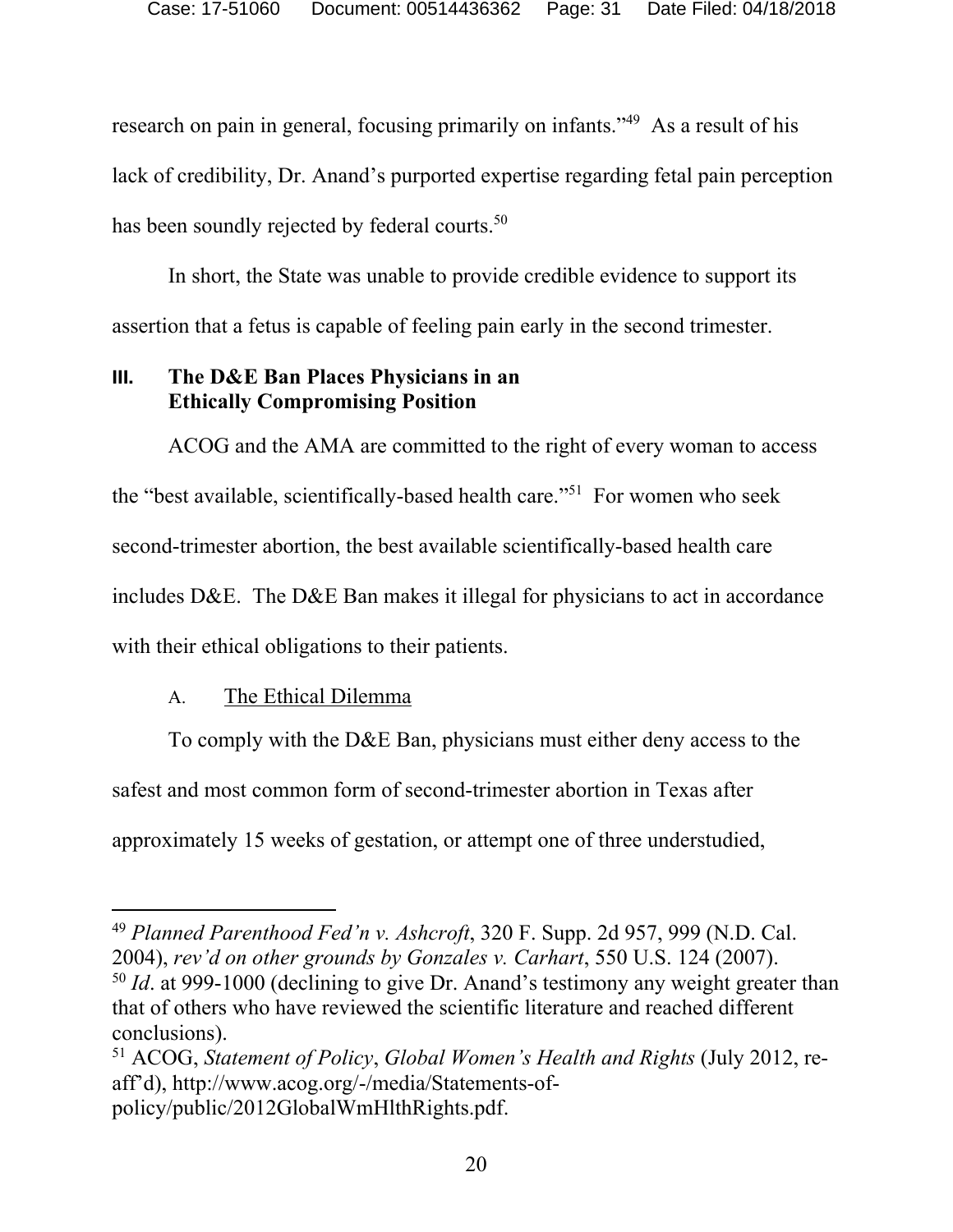unnecessary, and risk-increasing procedures to induce fetal demise. In some instances, physicians will determine that inducing fetal demise prior to D&E is medically inappropriate for a particular patient. In such cases, the physician would be forced to either deny the patient the safest procedure available or risk incurring criminal penalties for violating the law. In making this determination, the D&E Ban creates a conflict between the physician's professional and ethical obligations.

Physicians are ethically required to exercise all reasonable means to ensure their patients receive the most appropriate and effective care.<sup>52</sup> These ethical obligations are expressed through the principles of beneficence, non-maleficence, and patient autonomy.<sup>53</sup> Beneficence requires physicians to act in a way that is likely to benefit patients.<sup>54</sup> Non-maleficence directs physicians to refrain from acting in ways that might harm patients unless the harm is justified by concomitant benefits.<sup>55</sup> If a physician determines that it is in a patient's best interest to undergo D&E without first attempting fetal demise but is nonetheless forced to attempt the

/media/Departments/National-Officer-Nominations-

Process/ACOGcode.pdf?dmc=1&ts=20180104T2059488380; *see also* American Medical Association, *Principles of Medical Ethics, Chapter 1: Opinions on Patient-Physician Relationships*, § 1.1.3(b) (2016).

53 ACOG, Committee Opinion No. 390, *Ethical Decision Making in Obstetrics & Gynecology*, at 1 (Dec. 2007, re-aff'd 2016); American Medical Association, *Principles of Medical Ethics*, (June 2001). 54 ACOG, Committee Opinion No. 390, at 3.

-

<sup>52</sup> ACOG, *Code of Professional Ethics of the American College of Obstetricians and Gynecologists*, at 1-2 (2011), https://www.acog.org/-

<sup>55</sup> *Id.*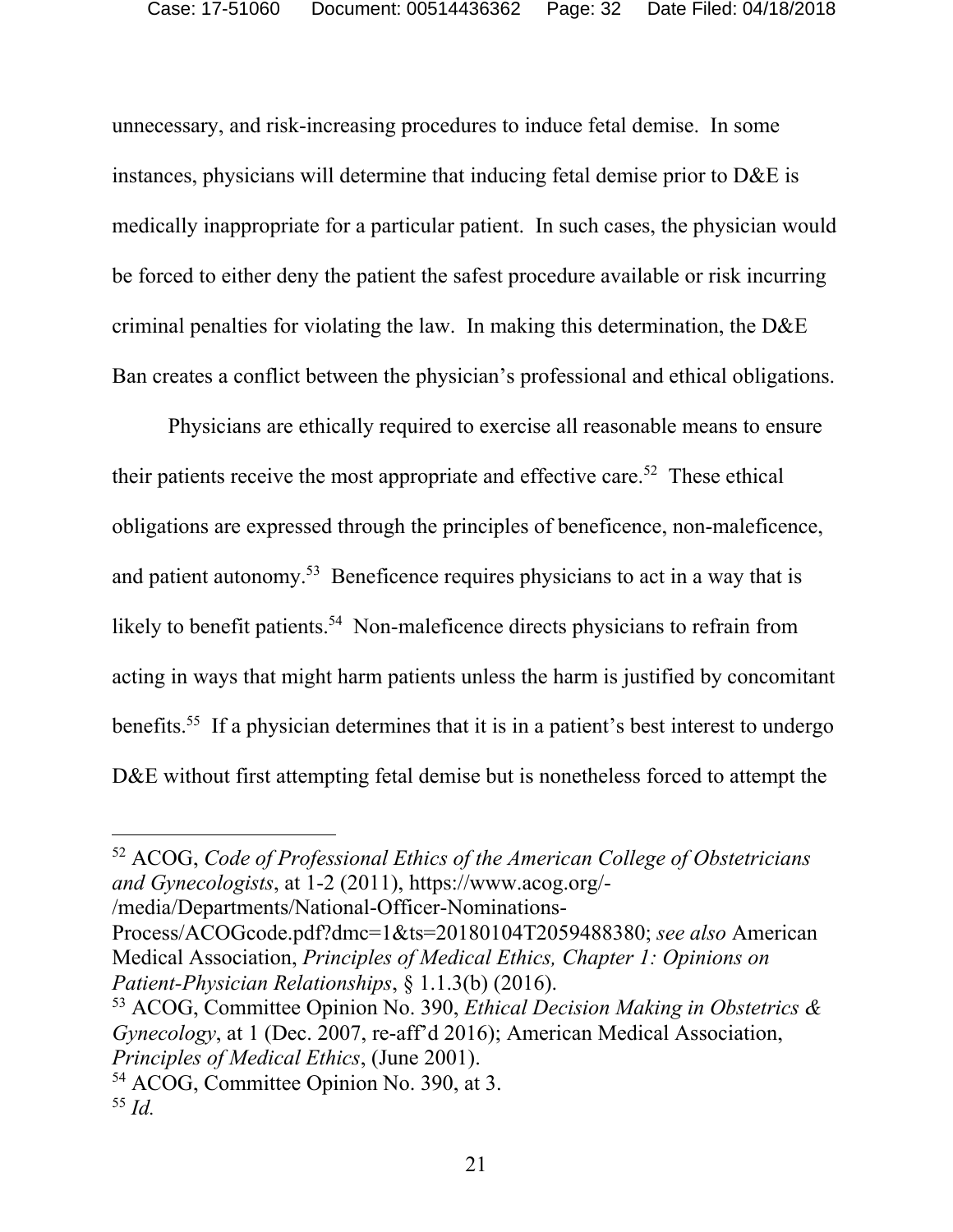procedure, the physician cannot fulfill their duties of beneficence and non-maleficence.

Autonomy recognizes that patients have ultimate control over their bodies and a right to a meaningful choice when making medical decisions. The principle also requires physicians to honor and respect patient decisions about the course of their care.<sup>56</sup> This principle illustrates the injustice of the D&E Ban, where the law would prevent a physician from offering a patient D&E, even though it may be the safest method available.

ACOG and the AMA recognize that attempting fetal demise may be appropriate in some cases for some patients. While some physicians may view fetal demise as beneficial to the performance of D&E in some circumstances for some patients, this approach has not been widely adopted throughout the medical community. The decision to attempt fetal demise is one that must be left to a physician's medical judgment based on each patient's circumstances. All three procedures that can be used to attempt fetal demise do not always work, are not appropriate for all patients, and pose health risks. It is, therefore, imperative that physicians be permitted to consider a patient's health to determine whether attempting fetal demise in a particular instance is safe and appropriate, as what is medically suitable for one patient may not be the best course of action for another.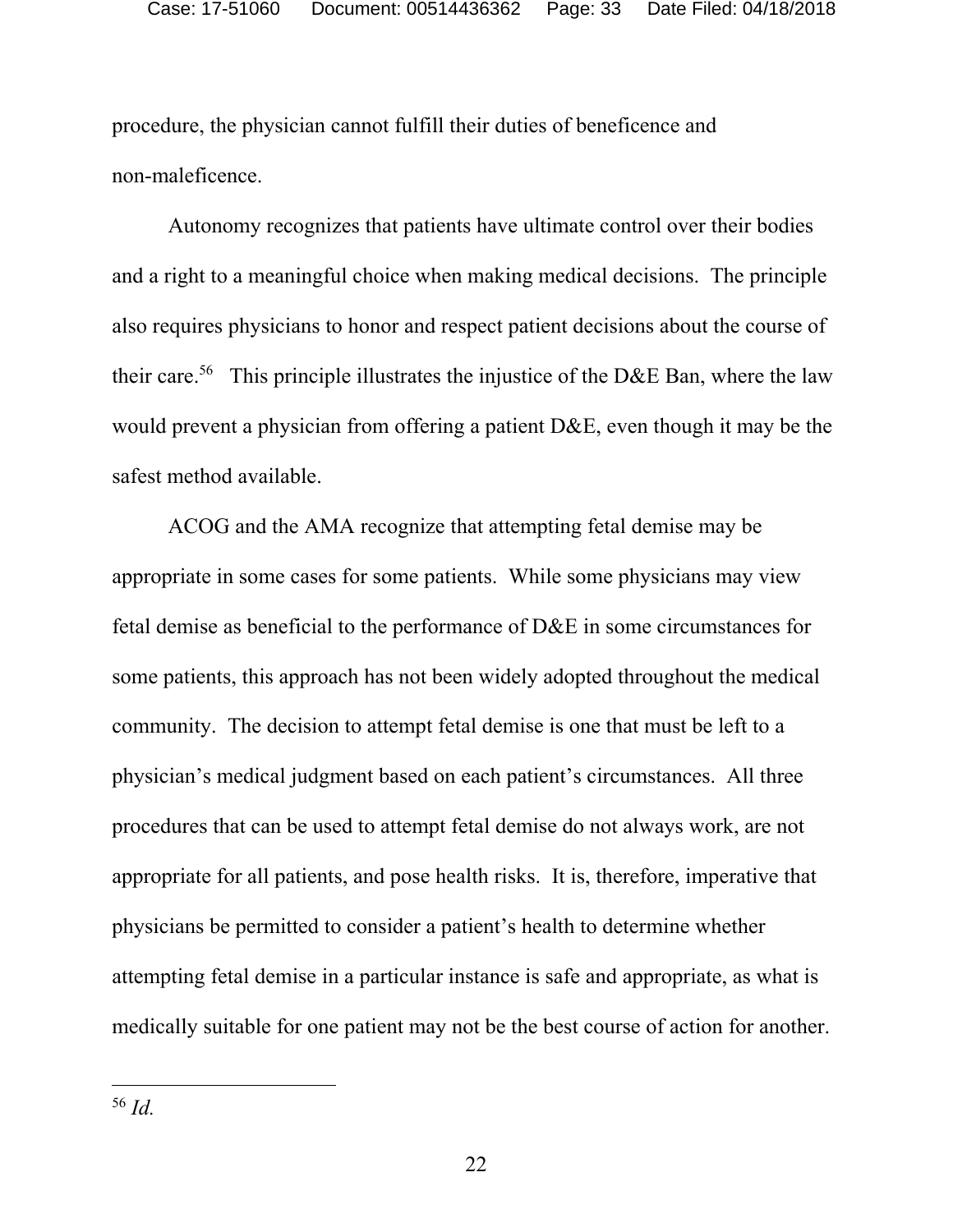#### B. The D&E Ban Will Limit Women's Access to D&E In Texas

The D&E Ban will directly cause many physicians in Texas to stop offering D&E services. Three abortion providers in this case alone testified that they will discontinue performing second-trimester D&E if they are required to always ensure fetal demise beforehand. Because it is unknown how many more physicians will cease to offer D&E and since medical induction is not commonly performed in Texas, access to second-trimester abortion care will be significantly hindered.

An additional concern is the risk that women will resort to measures outside of a medical setting to obtain an abortion. Historical data show that where access is limited, women often resort to unsafe means to end an unwanted pregnancy, including self-inflicted abdominal and bodily trauma, ingestion of dangerous chemicals, and reliance on unqualified abortion providers.57 Today, approximately 21 million women worldwide obtain unsafe abortions each year, resulting in approximately 50,000 maternal deaths annually.58

<sup>57</sup> ACOG, Committee Opinion No. 613, *Increasing Access to Abortion*, at 2 (Nov. 2014, re-aff'd 2017). <sup>58</sup> *Id.*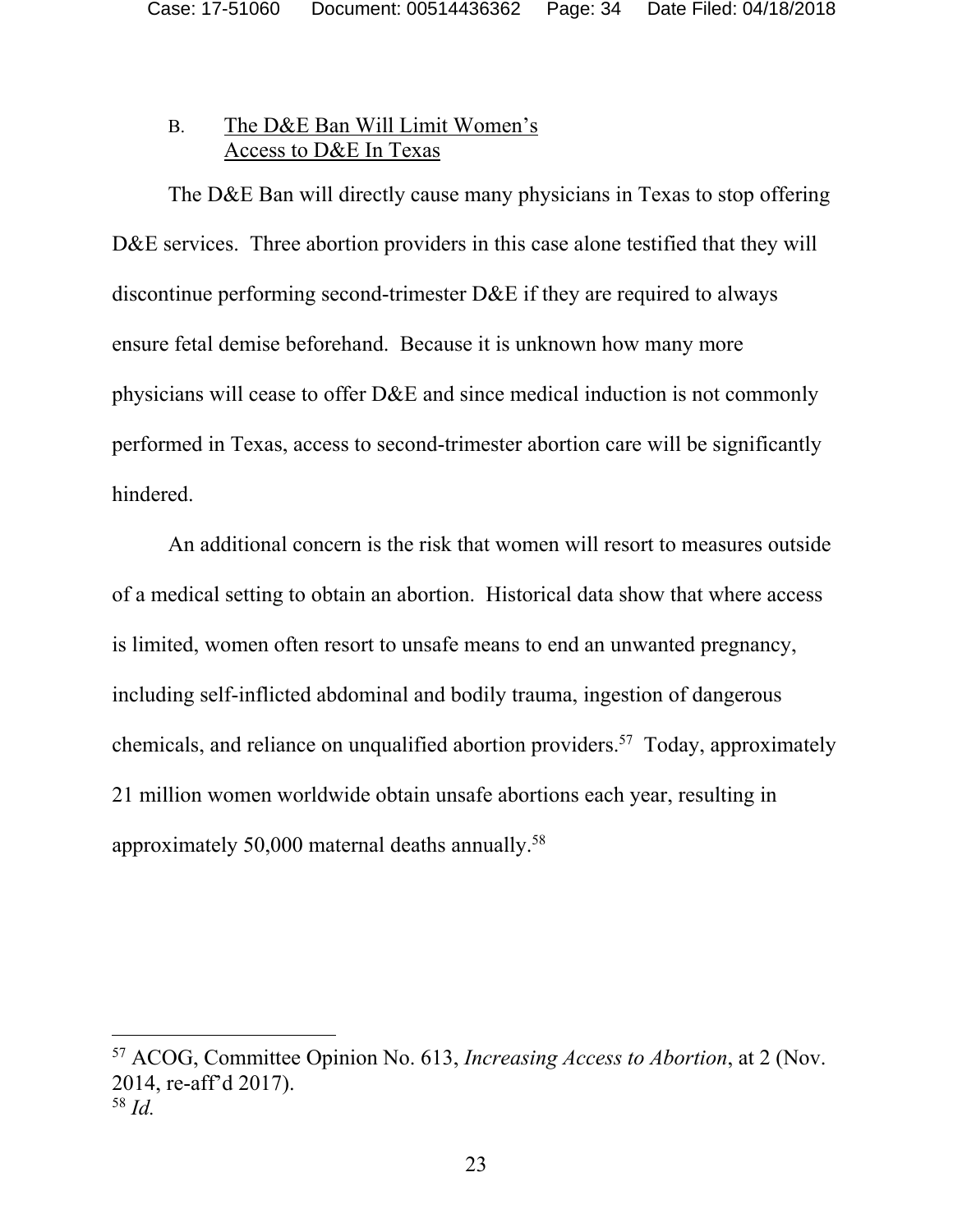In Texas, it has been reported that a higher percentage of women attempted self-induced abortion than women nationally.<sup>59</sup> These women achieved selfinduction primarily through home remedies or medication obtained from Mexico without a prescription.<sup>60</sup> The increased number of obstacles women face to obtain abortion care in Texas, coupled with the drastic reduction of Texas open abortion facilitates, means that more women may consider or attempt self-induction if the D&E Ban goes into effect.<sup>61</sup>

ACOG and the AMA oppose laws that interfere with patients' ability to be treated according to the best currently available medical evidence and physicians' medical judgment.<sup>62</sup> As the Supreme Court has consistently articulated, laws

 $\overline{a}$ 

Laws should not interfere with the ability of physicians to determine appropriate treatment options and have open, honest, and confidential communications with their patients. Nor should laws interfere with the patient's right to be counseled by a physician according to the best currently available medical evidence and the physician's medical judgment. . . . Laws that require physicians to give, or withhold, specific information when counseling patients, or that mandate which tests, procedures, treatment alternatives or medicines physicians can perform, prescribe, or administer are ill-advised.

<sup>59</sup> Texas Policy Evaluation Project, *Texas Women's Experiences Attempting Self-Induced Abortion in the Face of Dwindling Options*, at 1 (Nov. 2015) https://ibisreproductivehealth.org/sites/default/files/files/publications/TxPEP\_Texa s%20womens%20experiences%20self%20induction\_ResearchBrief\_17Nov2015.p df.

<sup>60</sup> *Id.* at 2-3.

<sup>61</sup> *Id.* at 1.

<sup>62</sup> ACOG, *Statement of Policy, Legislative Interference with Patient Care, Medical Decisions, and the Patient-Physician Relationship*, (May 2013).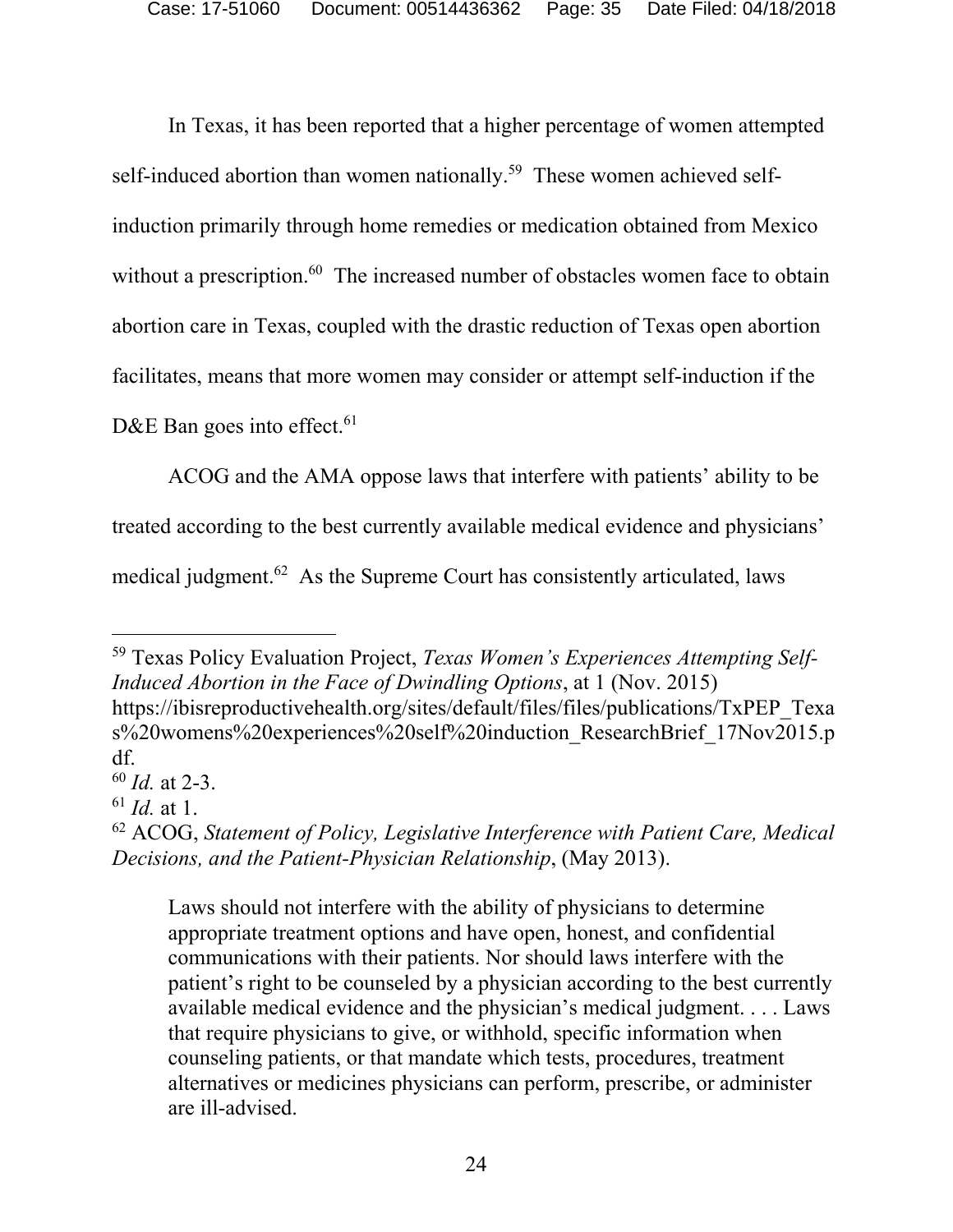regulating abortion care that unduly interfere with a physician's ability to act in the best interest of his or her patient should be struck down.<sup>63</sup>

## C. The D&E Ban Improperly Intrudes Into the Patient-Physician Relationship

The D&E Ban creates a dangerous precedent of empowering legislators to interfere with individualized medical determinations and care in ways that increase, rather than reduce, medical risks. Political considerations, especially those which have no scientific basis, should not restrict physicians' ability to exercise sound medical judgment and provide patients with a full range of safe and quality care.

**\* \* \*** 

 $\overline{a}$ *Id.* 

<sup>63</sup> *See Planned Parenthood v. Casey*, 505 U.S. 833 (1992); *see also Whole Woman's Health v. Hellerstedt*, 136 S. Ct. 2292 (2016).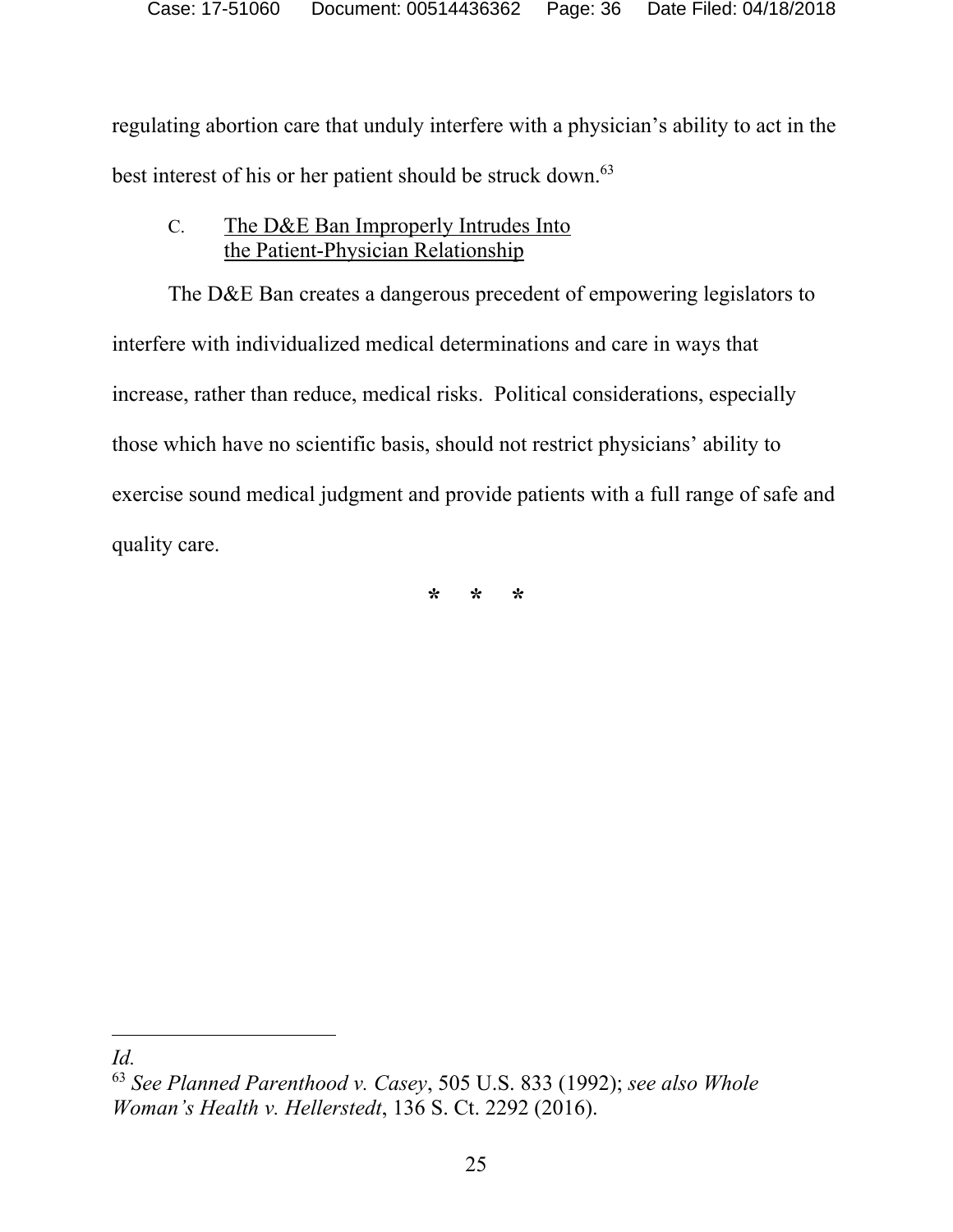#### **CONCLUSION**

For all of the reasons stated above, the D&E Ban should not be

implemented. This Court should affirm the District Court's permanent injunction.

Dated: April 18, 2018

Respectfully submitted,

FRIED, FRANK, HARRIS, SHRIVER & JACOBSON LLP

/s/ Janice M. Mac Avoy JANICE M. MAC AVOY ANDREW B. CASHMORE KIRA M. WHITACRE ALEXIS R. CASAMASSIMA One New York Plaza New York, New York 10004 janice.macavoy@friedfrank.com (212) 859-8000

 *Counsel for* Amici Curiae *American College of Obstetricians and Gynecologists and the American Medical Association*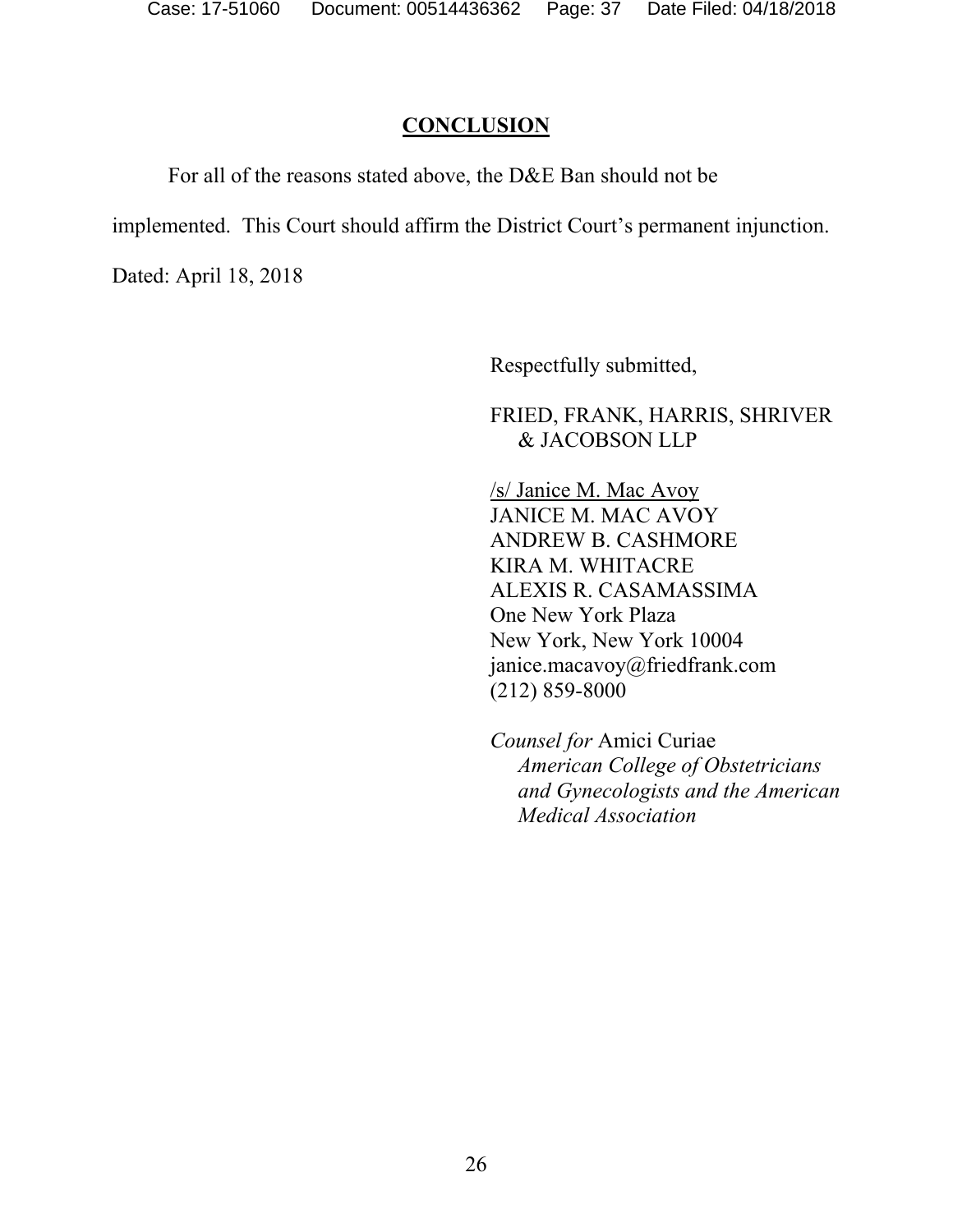## **CERTIFICATE OF SERVICE**

I hereby certify that on April 18, 2018, I electronically filed a true and correct copy of the foregoing *Amici Curiae* Brief with the Clerk of the Court by using the appellate CM/ECF system, which will send notification of such filing to all registered users of the CM/ECF system.

Dated: April 18, 2018

/s/ Janice M. Mac Avoy Janice M. Mac Avoy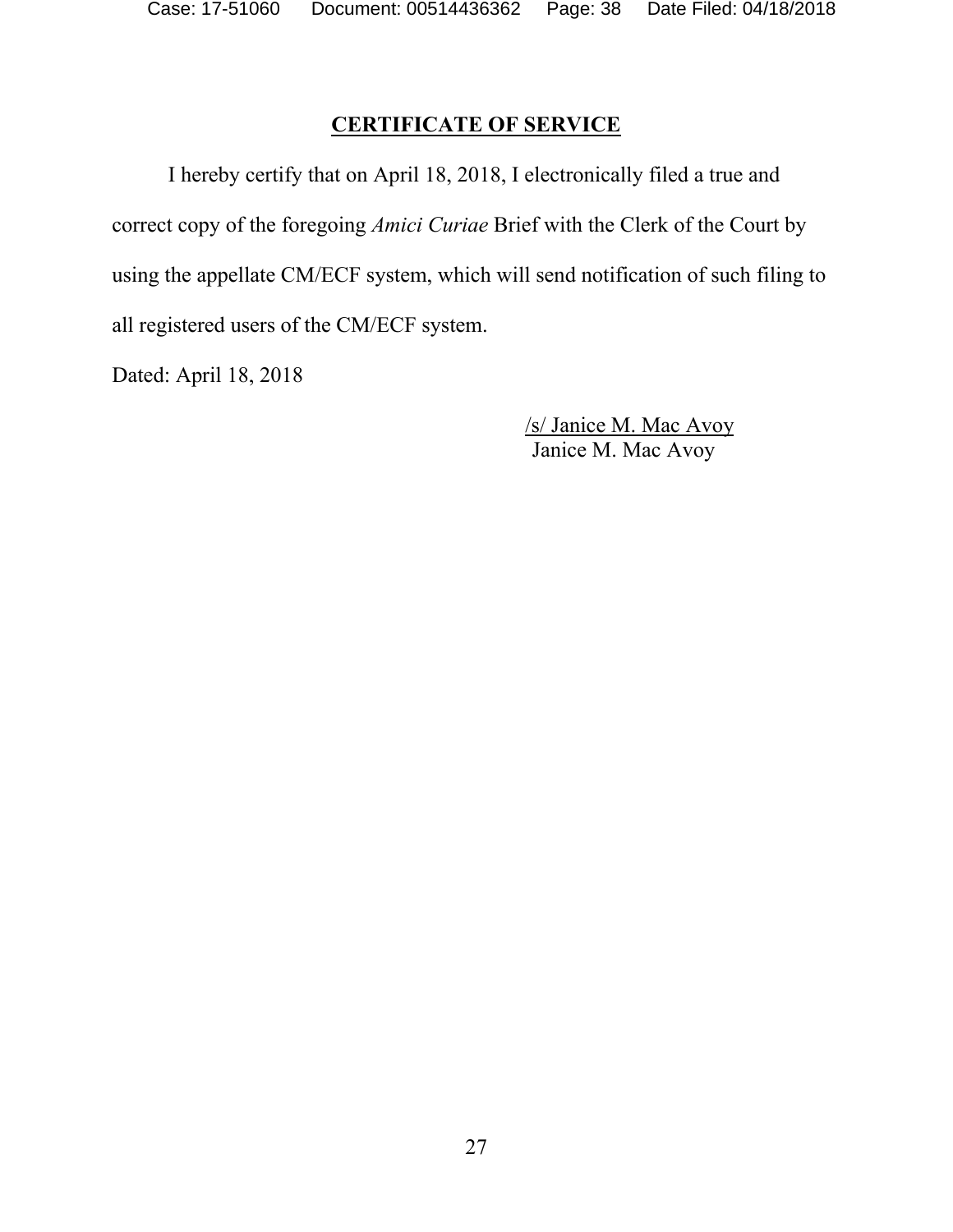## **CERTIFICATE OF COMPLIANCE**

I hereby certify that (i) required privacy redactions have been made in compliance with Fifth Circuit Rule 25.2.13; (ii) the electronic submission is an exact copy of the paper document in compliance with Fifth Circuit Rule 25.2.1; and (iii) the document has been scanned with the most recent version of commercial virus-scanning software and was reported free of viruses.

I further certify that this brief complies with: (i) the type-volume limitation of Federal Rules of Appellate Procedure 29(a)(5) and 32(a)(7)(B) because it contains 6,473 words, excluding the parts of the brief exempted by Rule 32(f); and (ii) the typeface requirements of Rule  $32(a)(5)$  and the type style requirements of Rule 32(a)(6) because it has been prepared in a proportionally spaced typeface (14 point Times New Roman) using Microsoft Word (the same program used to calculate the word count).

Dated: April 18, 2018

/s/ Janice M. Mac Avoy Janice M. Mac Avoy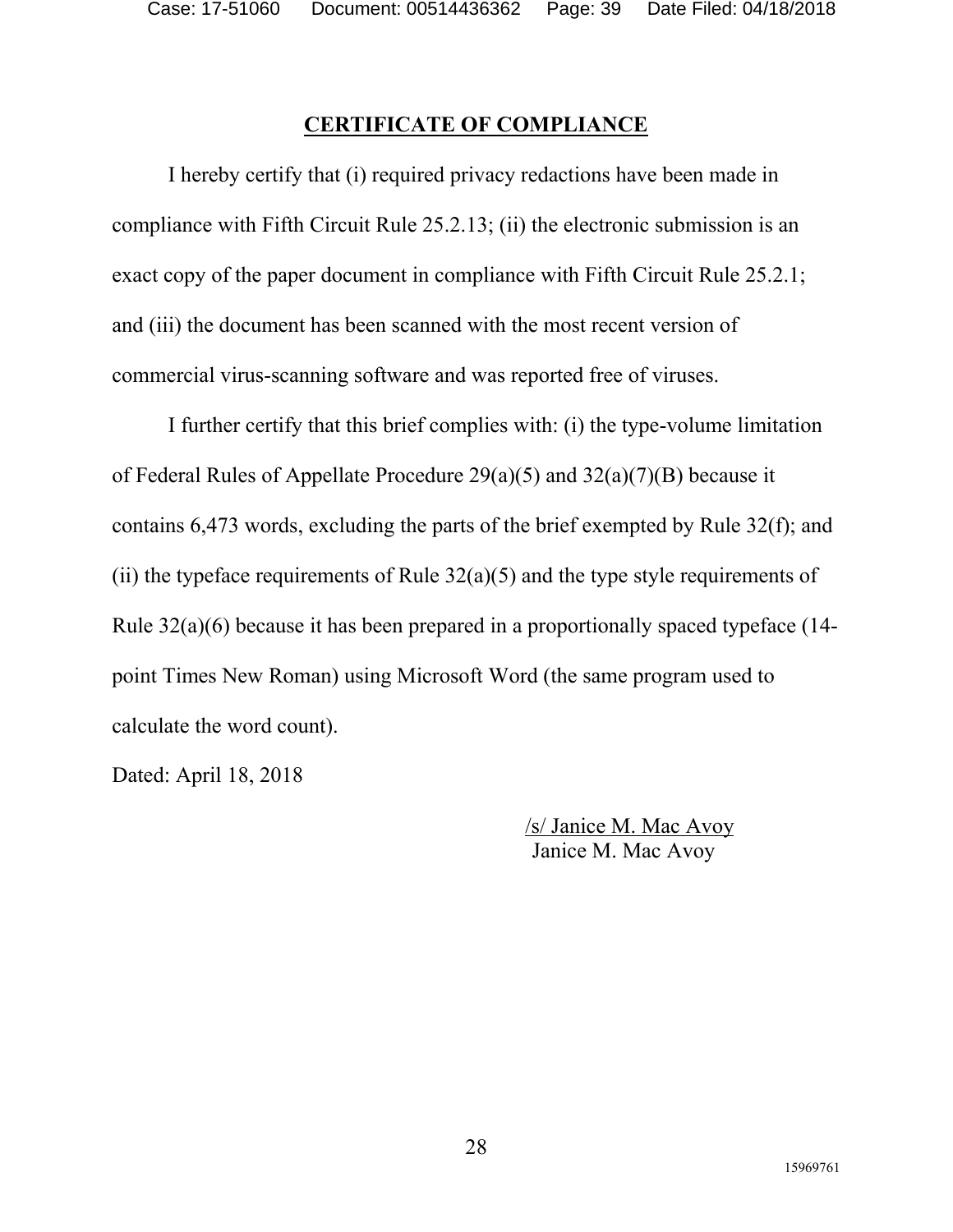*United States Court of Appeals*

**FIFTH CIRCUIT OFFICE OF THE CLERK**

**LYLE W. CAYCE CLERK**

**TEL. 504-310-7700 600 S. MAESTRI PLACE NEW ORLEANS, LA 70130**

April 19, 2018

Ms. Janice Mac Avoy Fried, Frank, Harris, Shriver & Jacobson, L.L.P. 1 New York Plaza New York, NY 10004

No. 17-51060 Whole Woman's Health, et al v. Ken Paxton, et al USDC No. 1:17-CV-690

Dear Ms. Mac Avoy,

The following pertains to your brief electronically filed on April 18, 2018.

You must submit the 7 paper copies of your brief required by  $5<sup>TH</sup>$ CIR. R. 31.1 within 5 days of the date of this notice pursuant to 5th Cir. ECF Filing Standard E.1.

Sincerely,

LYLE W. CAYCE, Clerk

Rashawn Johnson

 $By:$  Roeshawn A. Johnson, Deputy Clerk 504-310-7998

cc:

Ms. Emily Ardolino Mr. Adam Arthur Biggs Ms. Melissa Ann Cohen Ms. Janet Crepps Mrs. Molly Rose Duane Ms. Heather Gebelin Hacker Mr. Christopher D. Hilton Mr. Lawrence John Joseph Ms. Jennifer Keighley Mr. Scott A. Keller Mr. Joseph Alexander Lawrence Ms. Summer Rayne Lee Ms. Elizabeth Baker Murrill